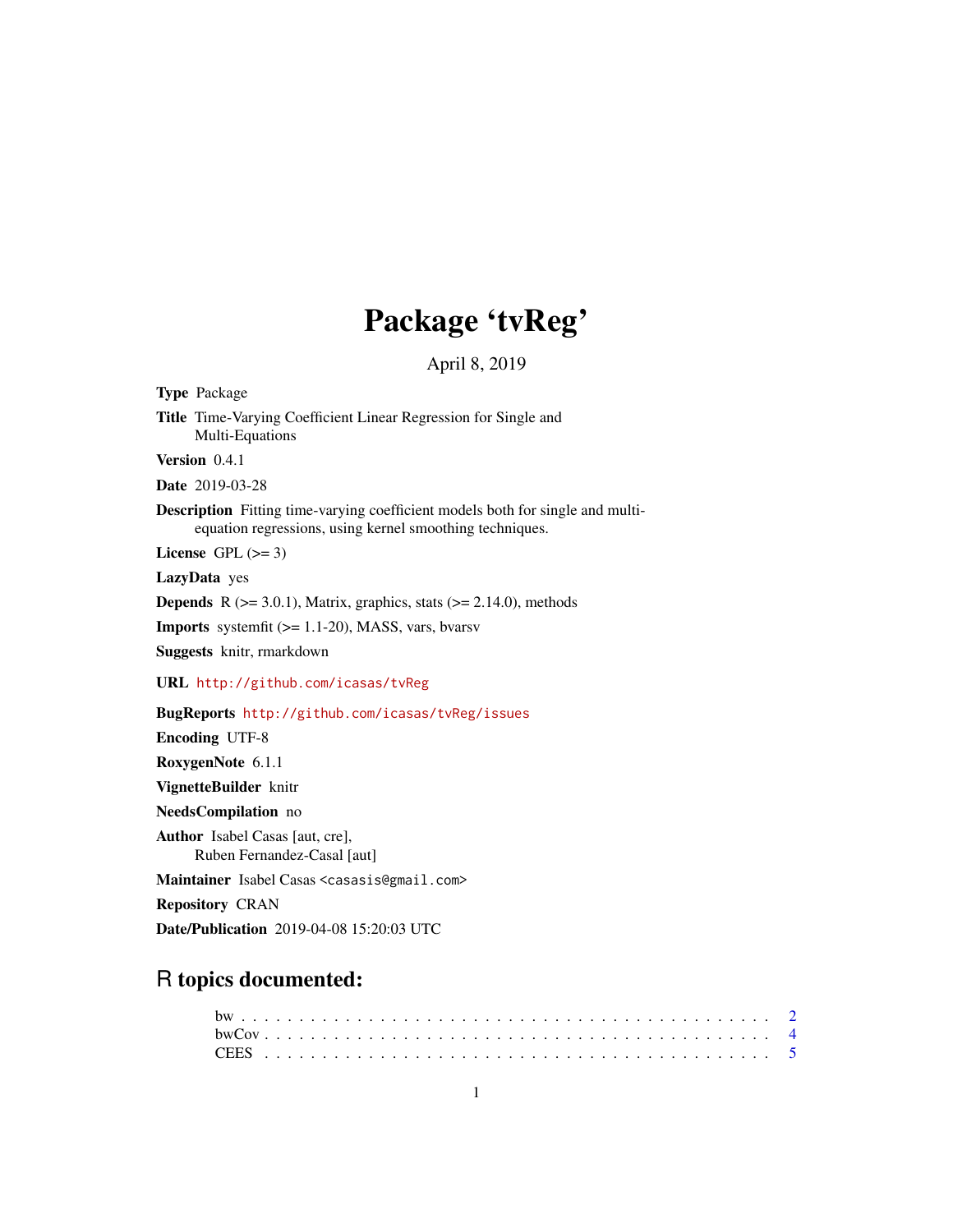<span id="page-1-0"></span>

| -<br>. . | hw |
|----------|----|
|          |    |

|       |  |  |  |  |  |  |  |  |  |  |  |  |  |  | 5   |
|-------|--|--|--|--|--|--|--|--|--|--|--|--|--|--|-----|
|       |  |  |  |  |  |  |  |  |  |  |  |  |  |  | 7   |
|       |  |  |  |  |  |  |  |  |  |  |  |  |  |  | 9   |
|       |  |  |  |  |  |  |  |  |  |  |  |  |  |  | 10  |
|       |  |  |  |  |  |  |  |  |  |  |  |  |  |  | 11  |
|       |  |  |  |  |  |  |  |  |  |  |  |  |  |  | 13  |
|       |  |  |  |  |  |  |  |  |  |  |  |  |  |  | 14  |
|       |  |  |  |  |  |  |  |  |  |  |  |  |  |  | -15 |
|       |  |  |  |  |  |  |  |  |  |  |  |  |  |  | 16  |
| tvAR  |  |  |  |  |  |  |  |  |  |  |  |  |  |  | 17  |
|       |  |  |  |  |  |  |  |  |  |  |  |  |  |  | 19  |
| tyCov |  |  |  |  |  |  |  |  |  |  |  |  |  |  | 20  |
|       |  |  |  |  |  |  |  |  |  |  |  |  |  |  | 21  |
| tvIRF |  |  |  |  |  |  |  |  |  |  |  |  |  |  | 23  |
| tvI M |  |  |  |  |  |  |  |  |  |  |  |  |  |  | 24  |
|       |  |  |  |  |  |  |  |  |  |  |  |  |  |  | 26  |
|       |  |  |  |  |  |  |  |  |  |  |  |  |  |  | 28  |
| tyPsi |  |  |  |  |  |  |  |  |  |  |  |  |  |  | 28  |
|       |  |  |  |  |  |  |  |  |  |  |  |  |  |  | 29  |
|       |  |  |  |  |  |  |  |  |  |  |  |  |  |  | 30  |
| tvVAR |  |  |  |  |  |  |  |  |  |  |  |  |  |  | 33  |
|       |  |  |  |  |  |  |  |  |  |  |  |  |  |  | 35  |
| Index |  |  |  |  |  |  |  |  |  |  |  |  |  |  | 36  |

<span id="page-1-1"></span>

#### bw *Bandwidth Selection by Cross-Validation*

#### Description

Calculate bandwidth(s) by cross-validation for functions tvSURE, tvVAR and tvLM.

#### Usage

```
bw(x, \ldots)## Default S3 method:
bw(x, y, z = NULL, est = c("lc", "ll"),tkernel = c("Epa", "Gaussian"), singular.ok = TRUE, ...)
## S3 method for class 'list'
bw(x, y, z = NULL, est = c("lc", "ll"),tkernel = c("Epa", "Gaussian"), singular.ok = TRUE, ...)
## S3 method for class 'tvlm'
bw(x, \ldots)## S3 method for class 'tvar'
```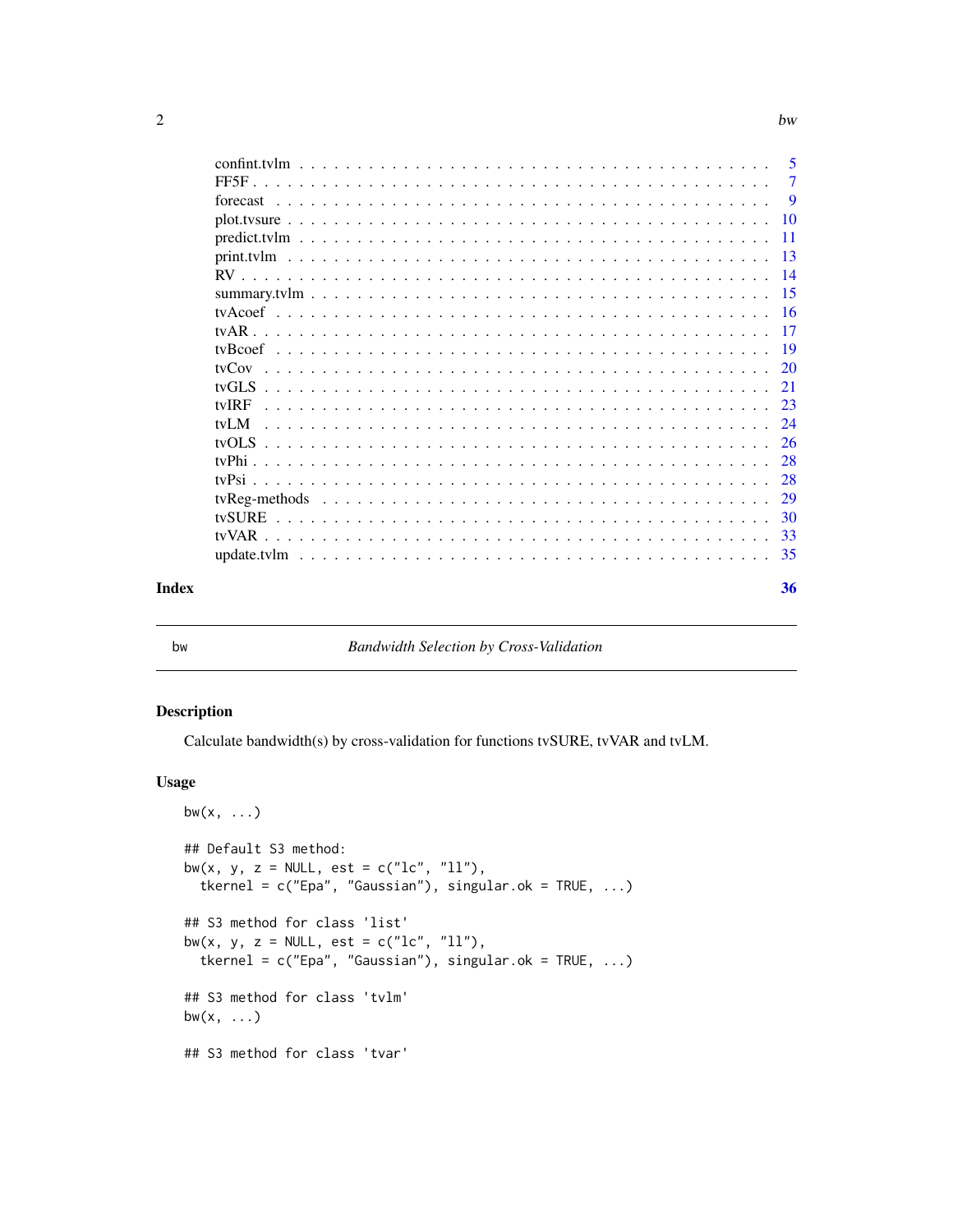```
bw(x, \ldots)## S3 method for class 'tvvar'
bw(x, \ldots)## S3 method for class 'tvsure'
bw(x, \ldots)
```
### Arguments

| x           | an object used to select a method.                                                                            |
|-------------|---------------------------------------------------------------------------------------------------------------|
| $\ddots$ .  | Other parameters passed to specific methods.                                                                  |
| У           | A matrix or vector with the dependent variable(s).                                                            |
| z           | A vector with the variable over which coefficients are smooth over.                                           |
| est         | The nonparametric estimation method, one of "lc" (default) for linear constant<br>or "II" for local linear.   |
| tkernel     | The type of kernel used in the coefficients estimation method, one of Epanes-<br>nikov ("Epa") or "Gaussian". |
| singular.ok | Logical. If FALSE, a singular model is an error.                                                              |

# Value

bw returns a vector or a scalar with the bandwith to estimate the mean or the covariance residuals, fitted values.

A scalar or a vector of scalars.

# Examples

```
##Generate data
tau <- seq(1:200)/200
beta \leq data.frame(beta1 = sin(2*pi*tau), beta2 = 2*tau)
X \le - data.frame(X1 = rnorm(200), X2 = rchisq(200, df = 4))
error < -rt(200, df = 10)y <- apply(X*beta, 1, sum) + error
##Select bandwidth by cross-validation
bw \le bw(X, y, est = "ll", tkernel = "Gaussian")
data( Kmenta, package = "systemfit" )
## x is a list of matrices containing the regressors, one matrix for each equation
x \leftarrow list()
x[[1]] <- Kmenta[, c("price", "income")]
x[[2]] <- Kmenta[, c("price", "farmPrice", "trend")]
## 'y' is a matrix with one column for each equation
y <- cbind(Kmenta$consump, Kmenta$consump)
## Select bandwidth by cross-validation
```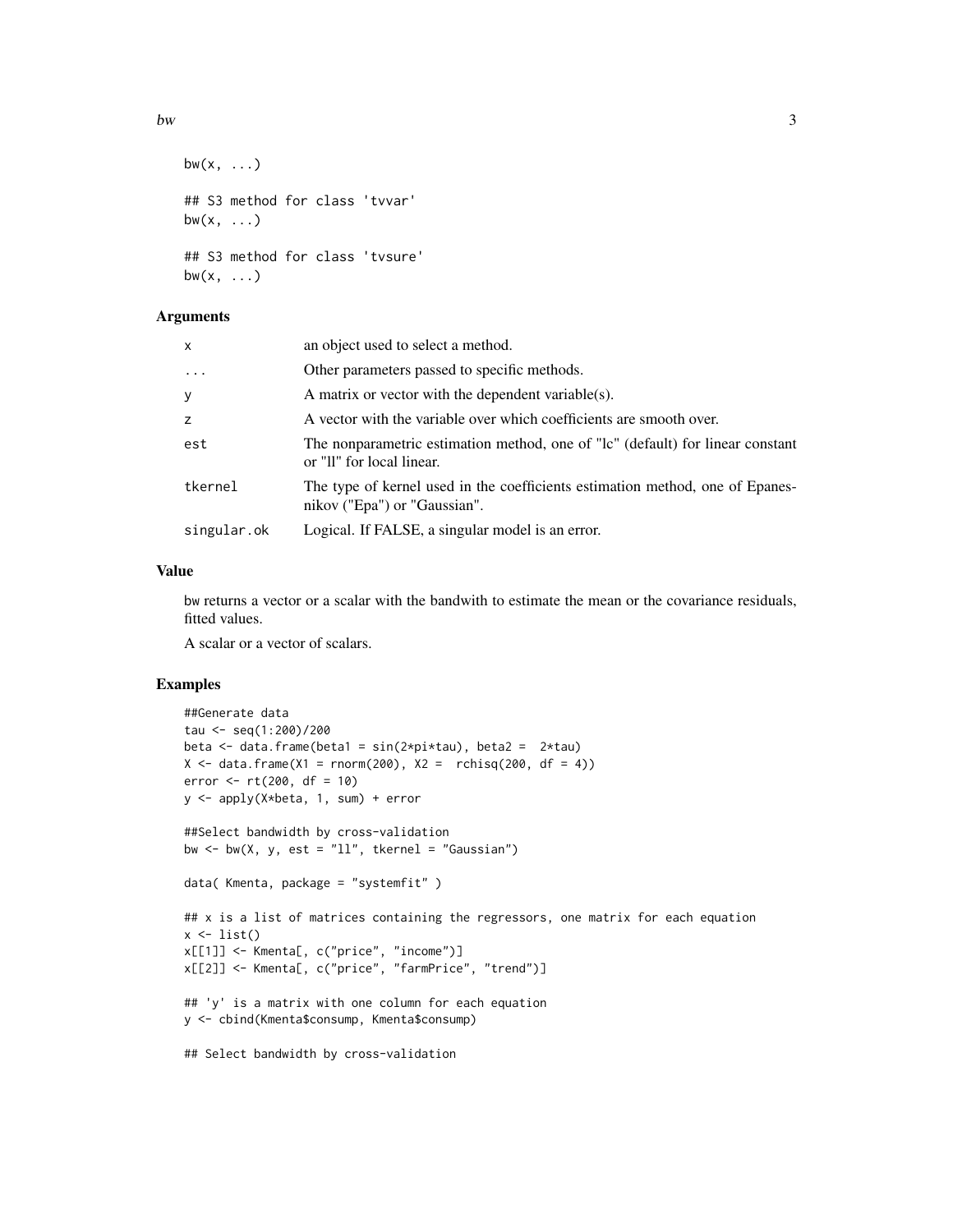4 bwCov bwCov bwCov bwCov bwCov bwCov bwCov bwCov bwCov bwCov bwCov bwCov bwCov bwCov bwCov bwCov bwCov bwCov bwCov bwCov bwCov bwCov bwCov bwCov bwCov bwCov bwCov bwCov bwCov bwCov bwCov bwCov bwCov bwCov bwCov bwCov bwCo

bw  $\le -$  bw $(x = x, y = y)$ ##One bandwidth per equation print(bw)

<span id="page-3-1"></span>bwCov *Covariance Bandwidth Calculation by Cross-Validation* bwCov *calculates a single bandwidth to estimate the time-varying variance- covariance matrix.*

# Description

Covariance Bandwidth Calculation by Cross-Validation *bwCov* calculates a single bandwidth to estimate the time-varying variance- covariance matrix.

# Usage

bwCov(x, est =  $c("lc", "ll"),$  tkernel =  $c("Epa", "Gaussian"))$ 

# Arguments

| $\mathsf{x}$ | A matrix or a data frame.                                                                                     |
|--------------|---------------------------------------------------------------------------------------------------------------|
| est          | The nonparametric estimation method, one of "lc" (default) for linear constant<br>or "II" for local linear.   |
| tkernel      | The type of kernel used in the coefficients estimation method, one of Epanes-<br>nikov ("Epa") or "Gaussian". |

#### Value

A scalar.

#### Examples

```
data(CEES)
## Using a shorter set for a quick example
mydata <- tail (CEES, 50)
bw.cov <- bwCov(mydata)
Sigma.hat <- tvCov(mydata, bw = bw.cov)
```
<span id="page-3-0"></span>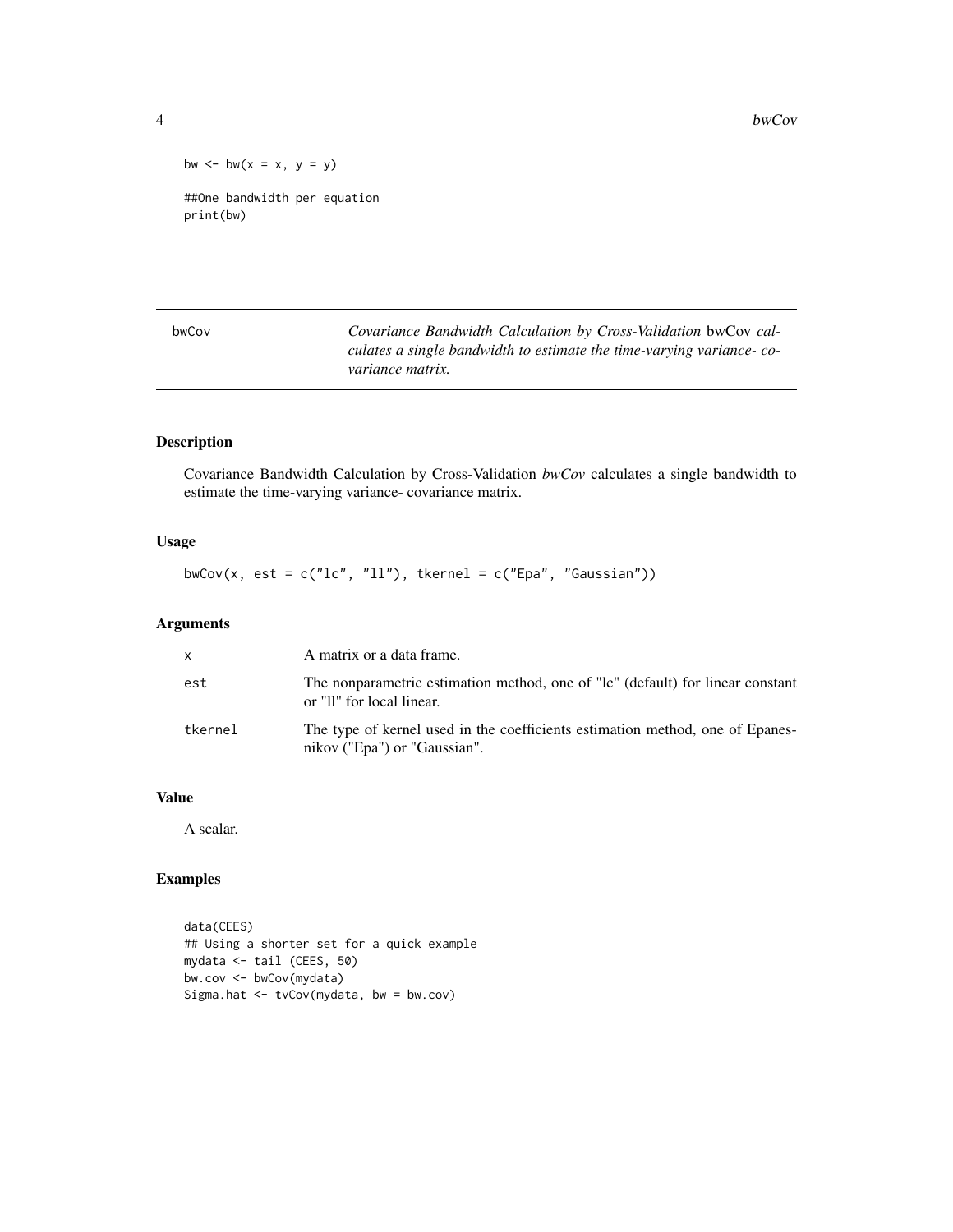# <span id="page-4-0"></span>Description

Aslanidis and Casas (2013) consider a portfolio of daily US dollar exchange rates of the Australian dollar (AUS), Swiss franc (CHF), euro (EUR), British pound (GBP), South African rand (RAND), Brazilian real (REALB), and Japanese yen (YEN) over the period from January 1, 1999 until May 7, 2010 (T = 2856 observations). This dataset contains the standarised rates after "devolatilisation", i.e. standarising the rates using a GARCH(1,1) estimate of the volatility.

# Format

A data frame with 2856 rows and 7 variables. Below the standarised rates of daily US dollar exchange rates of

- AUS Australian dollar
- CHF Swiss franc
- EUR Euro
- GBP British pound
- RAND South African rand
- REALB Brazilian real

YEN Japanese yen

# References

Aslanidis, N. and Casas, I. (2013) Nonparametric correlation models for portfolio allocation, *Journal of Banking \& Finance*, 37, 2268 - 2283.

confint.tvlm *Confidence Intervals for Objects in tvReg*

# Description

confint is used to estimate the bootstrap confidence intervals for objects with class attribute tvlm, tvar, tvirf, tvsure.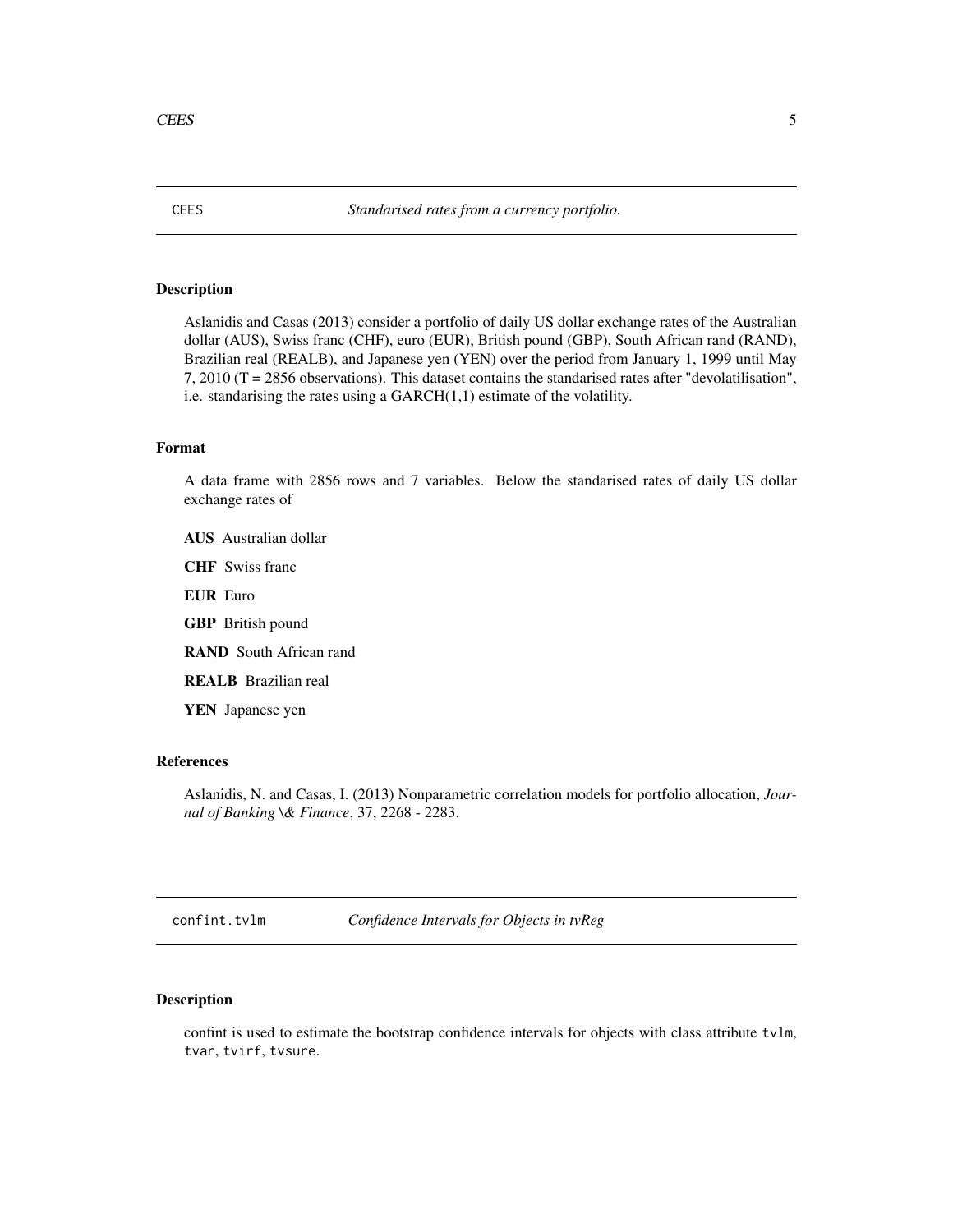#### Usage

```
## S3 method for class 'tvlm'
confint(object, parm, level = 0.95, runs = 100,tboot = NULL, ...## S3 method for class 'tvar'
confint(object, parm, level = 0.95, runs = 100,tboot = NULL, ...## S3 method for class 'tvsure'
confint(object, parm, level = 0.95, runs = 100,tboot = NULL, ...## S3 method for class 'tvirf'
confint(object, parm, level = 0.95, runs = 100,\text{tboot} = \text{NULL}, \ldots
```
### Arguments

| object  | Object of class tvsure, class tvvar or class tvirf.                                                                                                                                            |
|---------|------------------------------------------------------------------------------------------------------------------------------------------------------------------------------------------------|
| parm    | A specification of which parameters are to be given confidence intervals, either<br>a vector of numbers or a vector of names. If missing, all parameters are consid-<br>ered.                  |
| level   | Numeric, the confidence level required (between 0 and 1).                                                                                                                                      |
| runs    | (optional) Number of bootstrap replications.                                                                                                                                                   |
| tboot   | Type of wild bootstrap, choices 'wild'(default), 'wild2'. Option 'wild' uses the<br>distribution suggested by Mammen (1993) in the wild resampling, while 'wild2'<br>uses the standard normal. |
| $\cdot$ | Other parameters passed to specific methods.                                                                                                                                                   |

#### Value

an object of class tvsure with BOOT, Lower and Upper different from NULL.

# References

Chen, X. B., Gao, J., Li, D., and Silvapulle, P (2017) Nonparametric estimation and forecasting for time-varying coefficient realized volatility models, *Journal of Business \& Economic Statistics*, online, 1-13.

Mammen, E (1993) Bootstrap and wild bootstrap for high dimensional linear models, *Annals of Statistics*, 21, 255-285.

# See Also

[tvLM](#page-23-1), [tvAR](#page-16-1), [tvVAR](#page-32-1), [tvSURE](#page-29-1)

<span id="page-5-0"></span>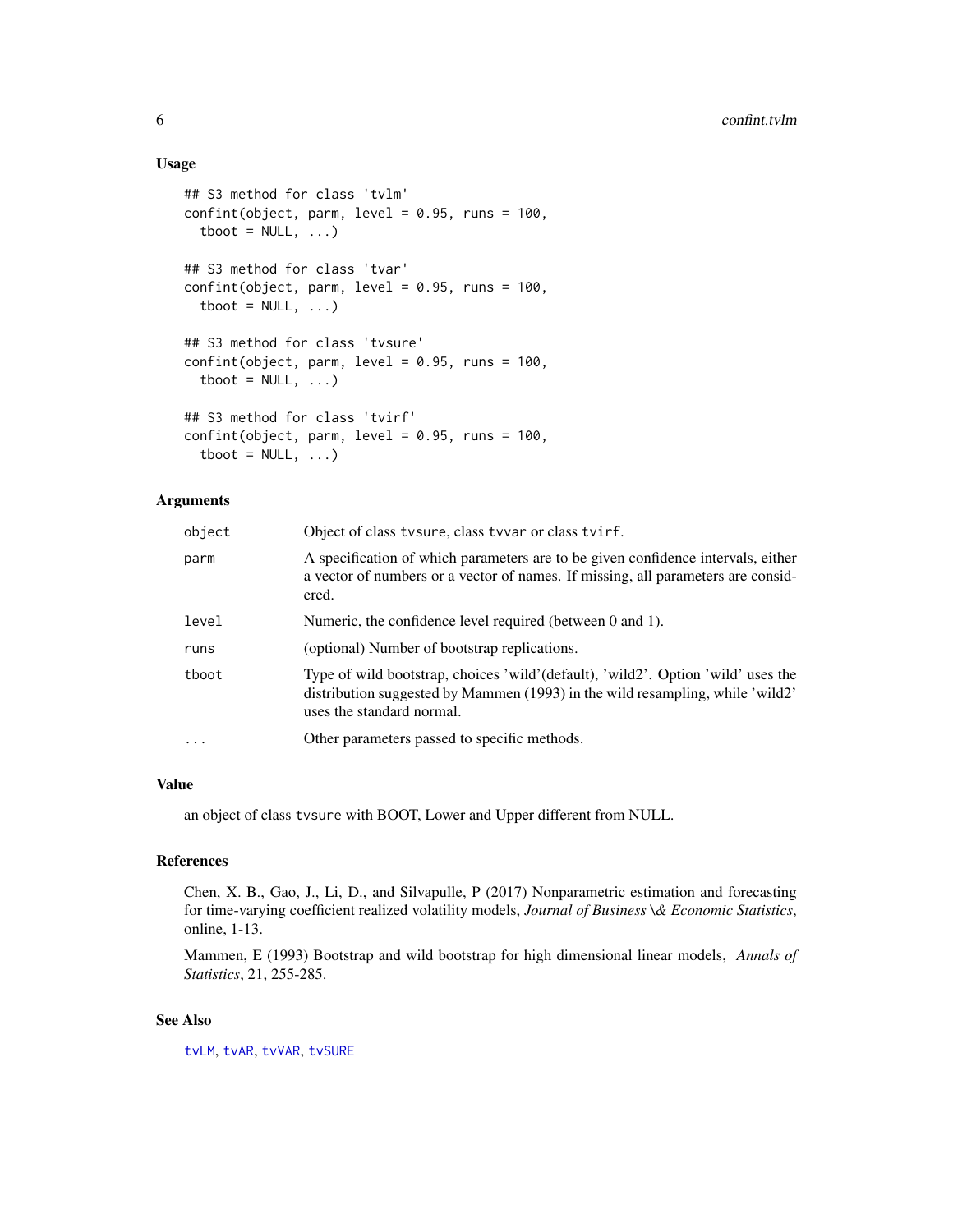#### <span id="page-6-0"></span>FF5F 7 and 2008 7 and 2008 7 and 2008 7 and 2008 7 and 2008 7 and 2008 7 and 2008 7 and 2008 7 and 2008 7 and 2008 7 and 2008 7 and 2008 7 and 2008 7 and 2008 7 and 2008 7 and 2008 7 and 2008 7 and 2008 7 and 2008 7 and 20

### Examples

```
## Not run:
##Calculation of confidence intervals for a TV-LM model
##Generation of time-varying coefficients linear model
set.seed(42)
tau <- seq(1:200)/200
beta \leq data.frame(beta1 = sin(2*pi*tau), beta2= 2*tau)
X1 <- rnorm(200)
X2 \le - rchisq(200, df = 4)
error <- rt(200, df = 10)
y <- apply(cbind(X1, X2)*beta, 1, sum) + error
data <- data.frame(y = y, x1 = x1, x2 = x2)
##Fitting the model and confidence interval calculation
model.tvlm <- tvLM(y \sim 0 + X1 + X2, data = data, bw = 0.29)
tvci \le confint(model.tvlm, level = 0.95, runs = 20)
##If a second confidence interval on the "same" object is calculated,
##for example with a different level, the calculation is faster
tvci.80 \le confint(tvci, level = 0.8)
## End(Not run)
```
FF5F *Fama and French portfolio daily returns and factors for international markets.*

#### Description

A dataset containing the returns of four portfolios ordered by size and book-to-market. The four portfolios are SMALL/LoBM, SMALL/HiBM, BIG/LoBM and BIG/HiBM in four international markets: North America (NA), Japan (JP), Asia Pacific (AP) and Europe (EU). It also contains the Fama/French 5 factors for each of the markets.

### Format

A data frame with 314 rows and 41 variables.

Date Date, months from July 1990 until August 2016

NA.SMALL.LoBM Monthly returns of portfolio SMALL/LoBM in North American market NA.SMALL.HiBM Monthly returns of portfolio SMALL/HiBM in North American market NA.BIG.LoBM Monthly returns of portfolio BIG/LoBM in North American market NA.BIG.HiBM Monthly returns of portfolio BIG/HiBM in North American market NA.Mkt.RF North American market excess returns, i.e return of the market - market risk free rate NA.SMB SMB (Small Minus Big) for the North American market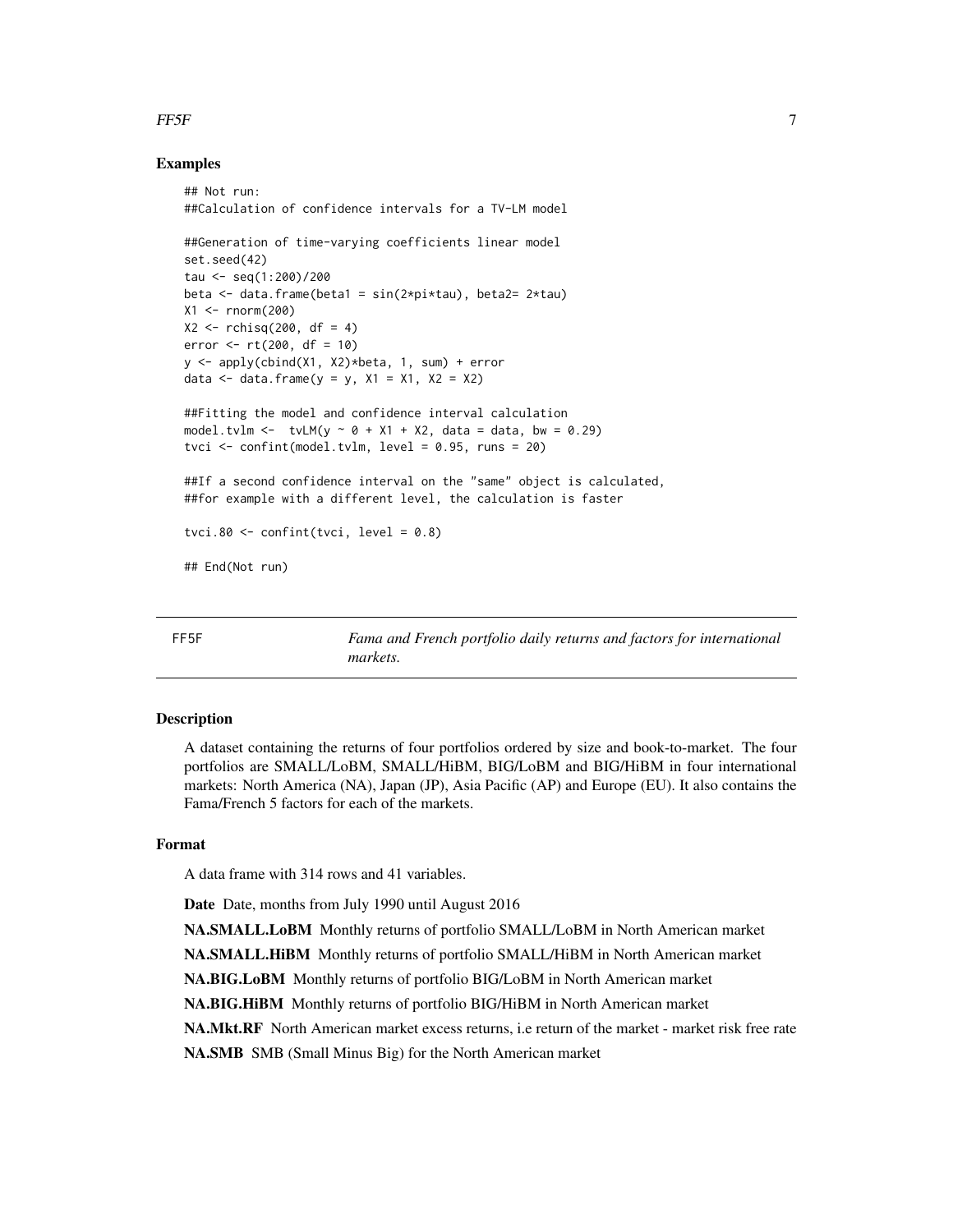NA.HML HML (High Minus Low) for the North American market NA.RMW RMW (Robust Minus Weak) for the North American market NA.CMA CMA (Conservative Minus Aggressive) for the North American market NA.RF North American risk free rate JP.SMALL.LoBM Monthly returns of portfolio SMALL/LoBM in Japanese market **JP.SMALL.HiBM** Monthly returns of portfolio SMALL/HiBM in Japanese market JP.BIG.LoBM Monthly returns of portfolio BIG/LoBM in Japanese market JP.BIG.HiBM Monthly returns of portfolio BIG/HiBM in Japanese market **JP.Mkt.RF** Japanese market excess returns, i.e return of the market - market risk free rate JP.SMB SMB (Small Minus Big) for the Japanese market JP.HML HML (High Minus Low) for the Japanese market JP.RMW RMW (Robust Minus Weak) for the Japanese market JP.CMA CMA (Conservative Minus Aggressive) for the Japanese market JP.RF Japanese risk free rate AP.SMALL.LoBM Monthly returns of portfolio SMALL/LoBM in Asia Pacific market AP.SMALL.HiBM Monthly returns of portfolio SMALL/HiBM in Asia Pacific market AP.BIG.LoBM Monthly returns of portfolio BIG/LoBM in Asia Pacific market AP.BIG.HiBM Monthly returns of portfolio BIG/HiBM in Asia Pacific market AP.Mkt.RF Asia Pacific market excess returns, i.e return of the market - maket risk free rate AP.SMB SMB (Small Minus Big) for the Asia Pacific market AP.HML HML (High Minus Low) for the Asia Pacific market AP.RMW RMW (Robust Minus Weak) for the Asia Pacific market AP.CMA CMA (Conservative Minus Aggressive) for the Asia Pacific market AP.RF Asia Pacific risk free rate EU.SMALL.LoBM Excess return of portfolio SMALL/LoBM in European market EU.SMALL.HiBM Excess return of portfolio SMALL/HiBM in European market EU.BIG.LoBM Excess return of portfolio BIG/LoBM in European market EU.BIG.HiBM Excess return of portfolio BIG/HiBM in European market EU.Mkt.RF European market excess returns, i.e returns of the market - market risk free rate EU.SMB SMB (Small Minus Big) for the European market EU.HML HML (High Minus Low) for the European market EU.RMW RMW (Robust Minus Weak) for the European market EU.CMA CMA (Conservative Minus Aggressive) for the European market EU.RF European risk free rate

#### Source

[http://mba.tuck.dartmouth.edu/pages/faculty/ken.french/data\\_library.html](http://mba.tuck.dartmouth.edu/pages/faculty/ken.french/data_library.html)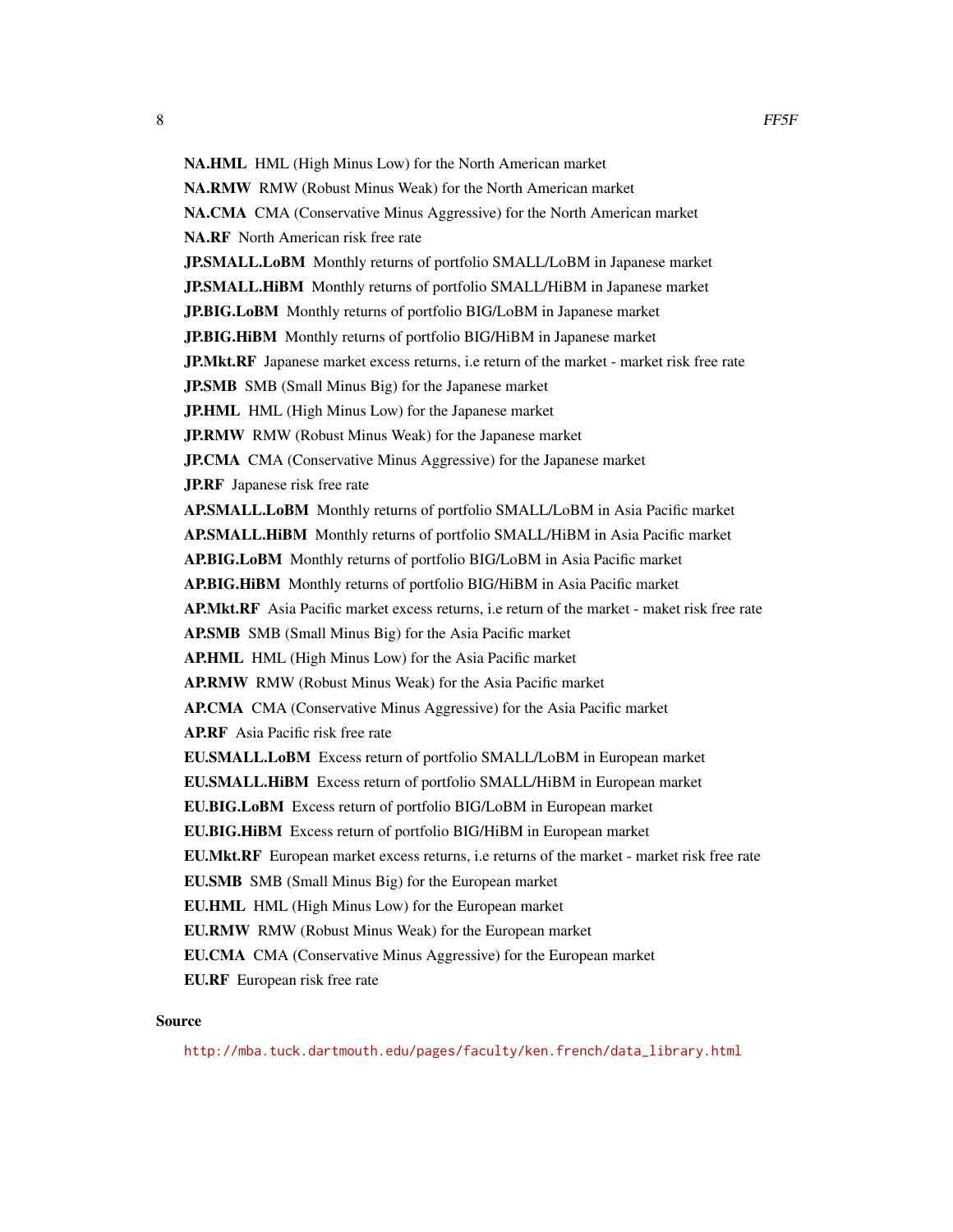#### <span id="page-8-0"></span>forecast 9

#### References

Kennet R. French - Data Library (2017) http://mba.tuck.dartmouth.edu/pages/faculty/ken.french/data\_library.html#Internatio Fama, E. and French, K. R (1993) Common risk factors in the returns on stocks and bonds, *Journal of Financial Economics*, 3-56.

Fama, E. F. and French, K. R (2015) A five-factor asset pricing model, *Journal of Financial Economics*, 116, 1-22.

<span id="page-8-1"></span>forecast *Forecast Methods for Objects in tvReg.*

# Description

Forecast methods for objects with class attribute tvlm, tvar, tvvar, tvirf and tvsure. If the smoothing variable (z) in the model is non-NULL and it is a random variable then use function predict with parameter newz.

#### Usage

```
forecast(object, ...)
## S3 method for class 'tvlm'
forecast(object, newx, n.ahead = 1, winsize = 0, ...)
## S3 method for class 'tvar'
forecast(object, n.ahead = 1, newexogen = NULL,
 winsize = 0, \ldots)
## S3 method for class 'tvvar'
forecast(object, n. ahead = 1, newexogen = NULL,winsize = 0, ...)
## S3 method for class 'tvsure'
forecast(object, newdata, n.ahead = 1, winsize = 0,
  ...)
```
#### **Arguments**

| object   | Object of class tvlm, tvar, tvvar or tvsure.                                                                                                                     |
|----------|------------------------------------------------------------------------------------------------------------------------------------------------------------------|
| $\cdots$ | Other parameters passed to specific methods.                                                                                                                     |
| newx     | A vector, dataframe or matrix with new values of all variables in x. No need to<br>input the intercept.                                                          |
| n.ahead  | A scalar with the forecast horizon, value 1 by default.                                                                                                          |
| winsize  | A scalar. If 0 then an 'increase window' forecasting is performed. Otherwise a<br>'rolling window' forecasting is performed with window size given by 'winsize'. |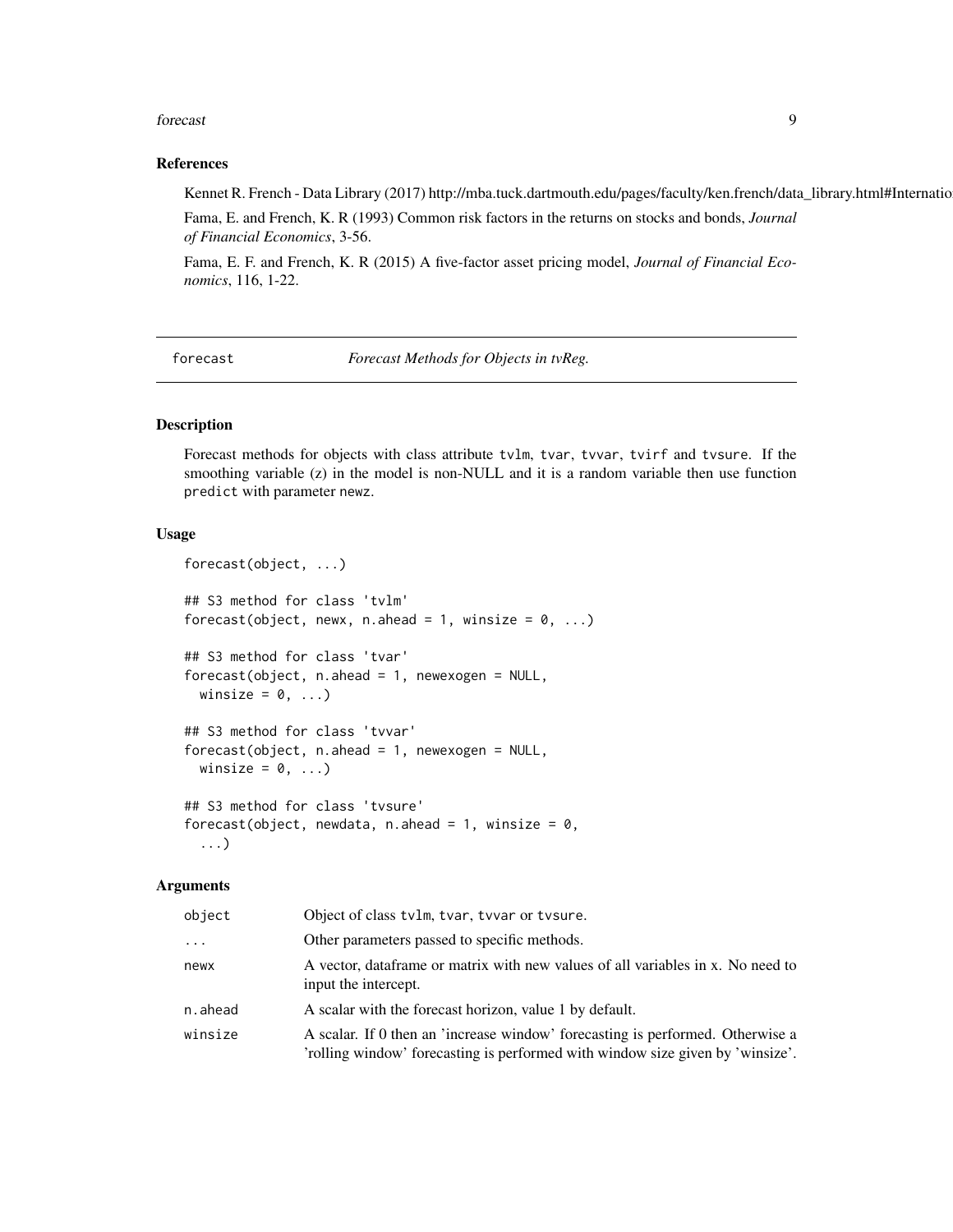<span id="page-9-0"></span>

| newexogen | A matrix or vector with the new value of the exogenous variables. Only for<br>predictions of *tvar* and *tvvar* objects. |
|-----------|--------------------------------------------------------------------------------------------------------------------------|
| newdata   | A matrix or data frame with the values of the regressors to use for forecasting.                                         |

#### Value

An object of class matrix or vector with the same dimensions than the dependent variable of object.

# See Also

[predict](#page-0-0).

#### Examples

```
data("RV")
RV2 <- head(RV, 2001)
tvHAR <- tvLM (RV \sim RV\_lag + RV\_week + RV\_month, data = RV2, bw = 20)newx <- cbind(RV$RV_lag[2002:2004], RV$RV_week[2002:2004],
              RV$RV_month[2002:2004])
forecast(tvHAR, newx, n.ahead = 3)
exogen = RV2[, c("RV_week", "RV_month")]
tvHAR2 <- tvAR(RV2$RV_lag, p = 1, exogen = exogen, bw = 20)
newexogen <- newx[, -1]
forecast(tvHAR2, n. ahead = 3, newexogen = newexogen)data(usmacro, package = "bvarsv")
tvVAR \leq tvVAR(usmacro, p = 6, type = "const", bw = c(1.8, 20, 20))
forecast(tvVAR, n.ahead = 10)
data("Kmenta", package = "systemfit")
eqDemand <- consump ~ price + income
eqSupply <- consump ~ price + farmPrice
system <- list(demand = eqDemand, supply = eqSupply)
tvOLS.fit <- tvSURE(system, data = Kmenta, est = "11", bw = c(1.5, 1.5))newdata <- data.frame(consump = c(95, 100, 102), price = c(90, 100, 103),
farmPrice = c(70, 95, 103), income = c(82, 94, 115))
forecast(tvOLS.fit, newdata = newdata, n. ahead = 3)
```
<span id="page-9-2"></span>plot.tvsure *Plot Methods for Objects in tvReg*

# <span id="page-9-1"></span>Description

Plot methods for objects with class attribute tvlm, tvar, tvvar, tvirf, tvsure.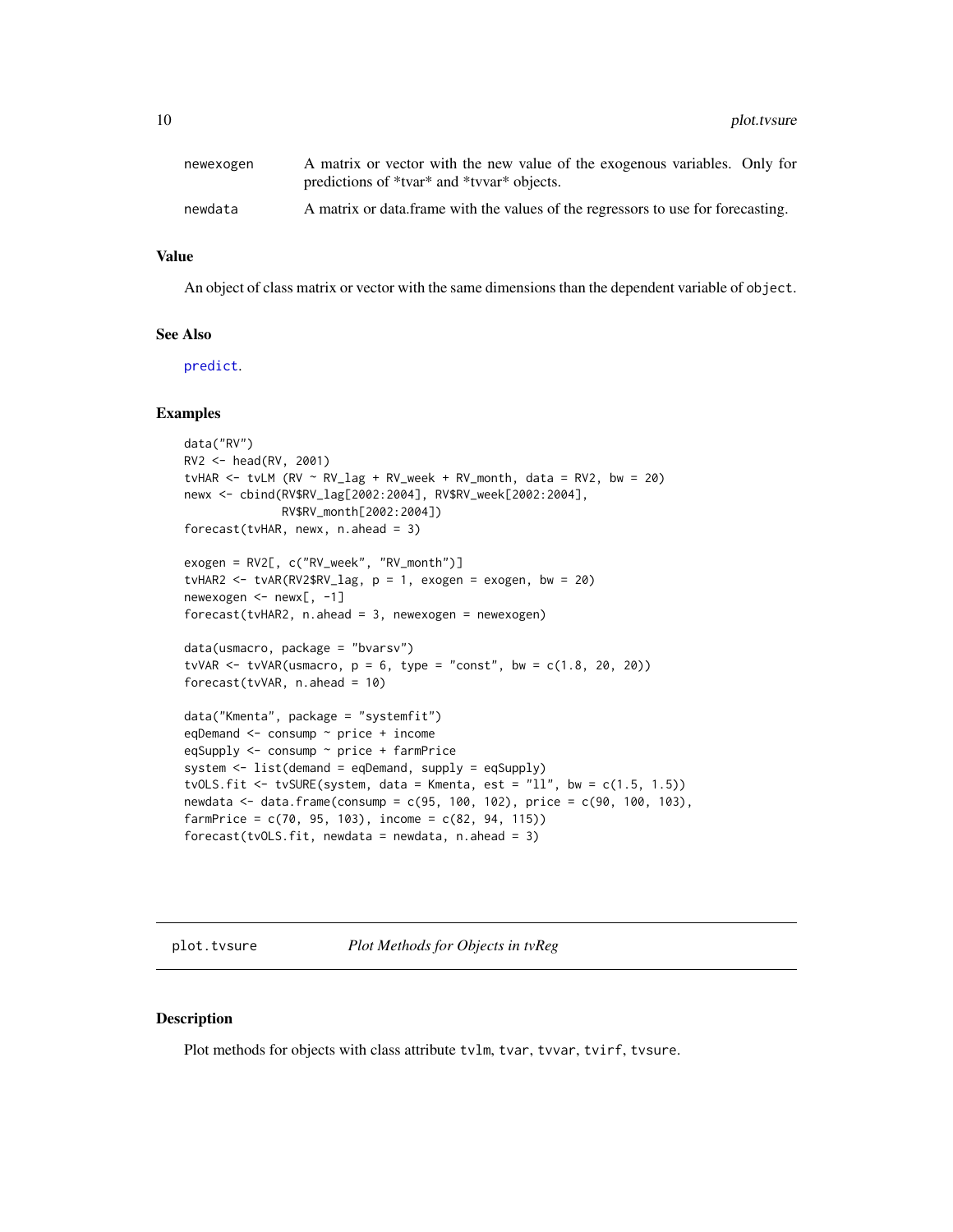# <span id="page-10-0"></span>predict.tvlm 11

# Usage

```
## S3 method for class 'tvsure'
plot(x, eqs = NULL, vars = NULL,
 plot.type = c("multiple", "single"), ...)
## S3 method for class 'tvlm'
plot(x, \ldots)## S3 method for class 'tvar'
plot(x, \ldots)## S3 method for class 'tvvar'
plot(x, \ldots)## S3 method for class 'tvirf'
plot(x, obs.index = NULL, impulse = NULL,
  response = NULL, plot.type = c("multiple", "single"), ...)
```
# Arguments

| X          | An x used to select a method.                                                                                                                                                                                                |
|------------|------------------------------------------------------------------------------------------------------------------------------------------------------------------------------------------------------------------------------|
| egs        | A vector of integers. Equation(s) number(s) of the coefficients to be plotted.                                                                                                                                               |
| vars       | A vector of integers. Variable number(s) of the coefficients to be plotted.                                                                                                                                                  |
| plot.type  | Character, if multiple all plots are drawn in a single device, otherwise the plots<br>are shown consecutively.                                                                                                               |
| $\ddots$ . | Other parameters passed to specific methods.                                                                                                                                                                                 |
| obs.index  | Scalar (optional), the time at which the impulse response is plotted. If left<br>NULL, the mean over the whole period is plotted (this values should be sim-<br>ilar to the estimation using a non time-varying VAR method). |
| impulse    | Character vector (optional) of the impulses, default is all variables.                                                                                                                                                       |
| response   | Character vector (optional) of the responses, default is all variables.                                                                                                                                                      |

# See Also

[tvLM](#page-23-1), [tvAR](#page-16-1), [tvVAR](#page-32-1), [tvSURE](#page-29-1)

predict.tvlm *Predict Methods for Objects in tvReg.*

# Description

Predict methods for objects with class attribute tvlm, tvar, tvvar, tvirf and tvsure. This function needs new values of variables y (response), x (regressors), exogen (exogenous variables, when used), and z (smoothing variable).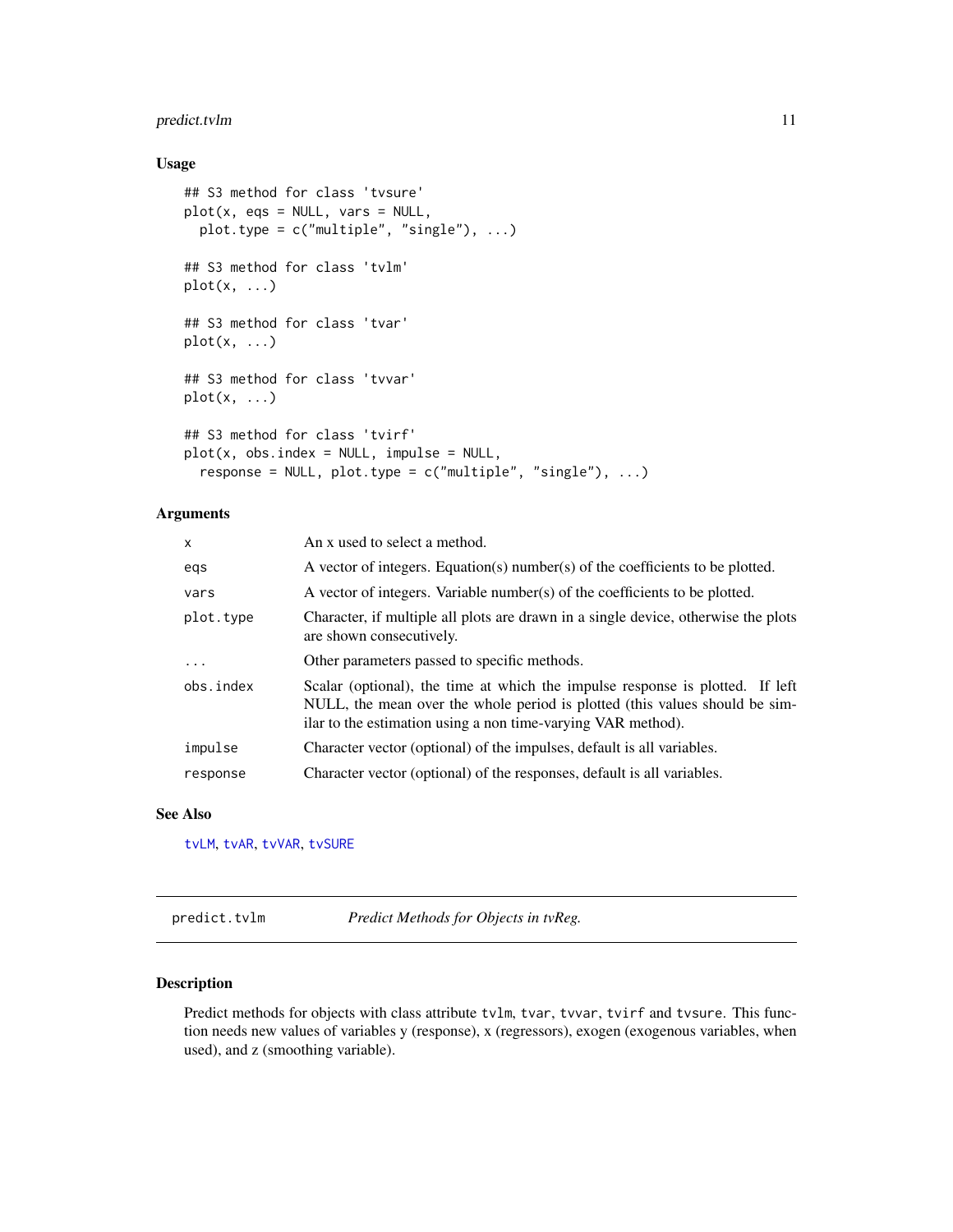# Usage

```
## S3 method for class 'tvlm'
predict(object, newx, newz, ...)
## S3 method for class 'tvar'
predict(object, newy, newz, newexogen = NULL, ...)
## S3 method for class 'tvvar'
predict(object, newy, newz, newexogen = NULL, ...)
## S3 method for class 'tvsure'
predict(object, newdata, newz, ...)
```
# Arguments

| object    | Object of class tvlm, tvar, tvvar or tvsure.                                                                                              |
|-----------|-------------------------------------------------------------------------------------------------------------------------------------------|
| newx      | A data frame with new values of all variables in x. No need to input the intercept.                                                       |
| newz      | A vector with new values of the smoothing variable.                                                                                       |
| $\cdots$  | Other arguments passed to specific methods.                                                                                               |
| newy      | A vector with new values of the response variable                                                                                         |
| newexogen | A matrix or vector with the new value of the exogenous variables. Only for<br>predictions of 'tvar' and 'tvvar' objects.                  |
| newdata   | A dataframe with new values of all regressors, with the same name and order as<br>they appear in argument 'data' from the 'tvsure' object |

# Value

An object of class matrix or vector with the prediction.

#### See Also

[forecast](#page-8-1).

# Examples

```
## Example of TV-LM prediction with coefficients as
## functions of the realized quarticity
```

```
data("RV")
RV2 <- head(RV, 2001)
z <- RV2$RQ_lag_sqrt
tvHARQ <- tvLM (RV ~ RV_lag + RV_week + RV_month,
                z = z, data = RV2, bw = 0.0062)
newx <- cbind(RV$RV_lag[2002:2004], RV$RV_week[2002:2004],
              RV$RV_month[2002:2004])
newz <- RV$RQ_lag_sqrt[2002:2004]
predict(tvHARQ, newx, newz)
```
<span id="page-11-0"></span>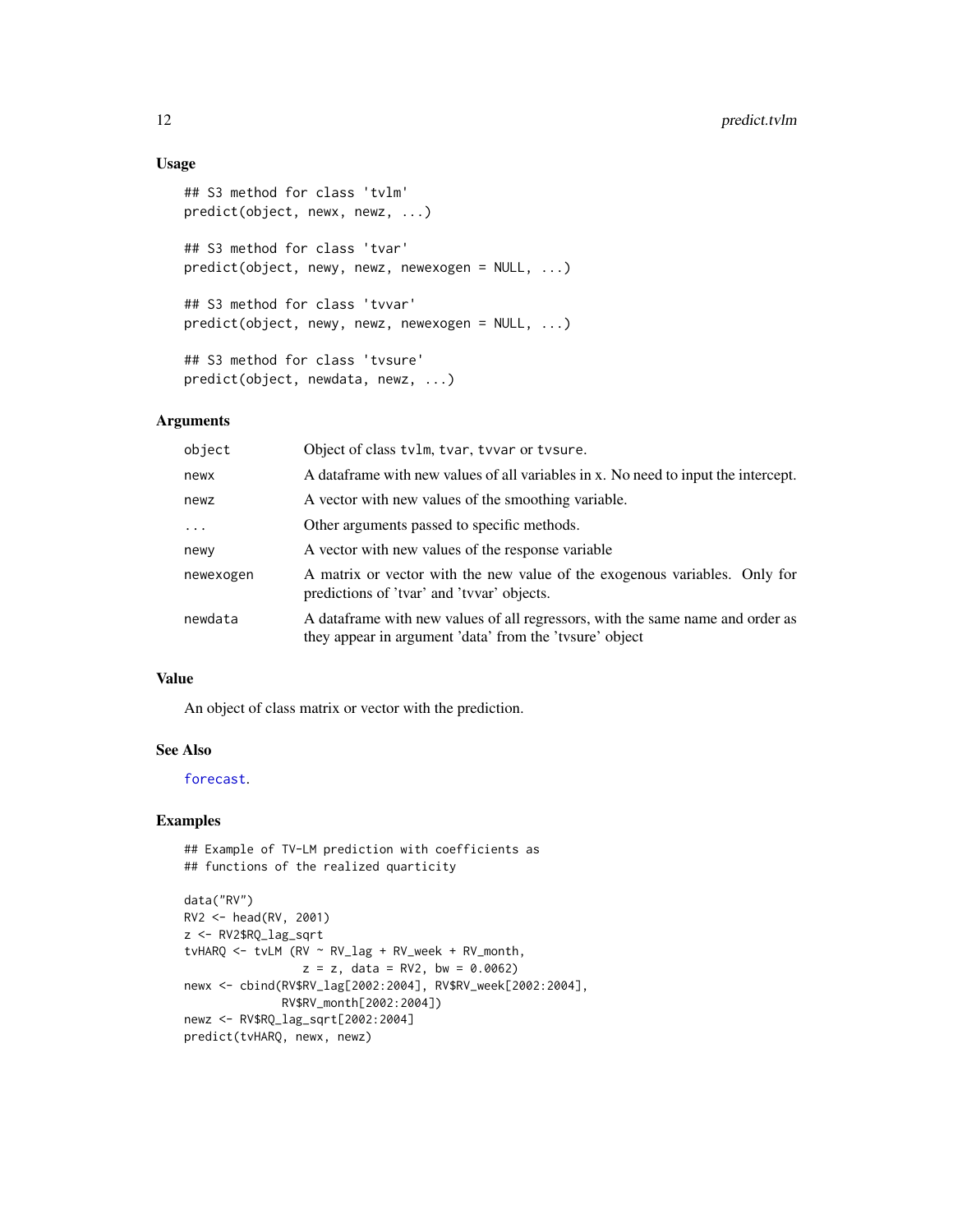#### <span id="page-12-0"></span>print.tvlm and the contract of the contract of the contract of the contract of the contract of the contract of the contract of the contract of the contract of the contract of the contract of the contract of the contract of

```
## Example of TV-AR prediction with coefficients as
## functions of the realized quarticity
exogen = RV2[, c("RV_week", "RV_month")]
tvHARQ2 <- tvAR (RV2$RV, p = 1, exogen = exogen,
                      z = \text{RV2}, "RQ_lag_sqrt"], bw = 0.0062)
newylag <- RV$RV[2002:2004]
newz <- RV$RQ_lag_sqrt[2002:2004]
newexogen <- RV[2002:2004, c("RV_week", "RV_month")]
predict(tvHARQ2, newylag, newz, newexogen = newexogen)
## Example of TV-VAR prediction with coefficients as
## functions of a random ARMA (2,2) process
data(usmacro, package = "bvarsv")
smoothing \leq arima.sim(n = nrow(usmacro) + 3,
list(ar = c(0.8897, -0.4858), ma = c(-0.2279, 0.2488)),
sd = sqrt(0.1796))
smoothing \leq as.numeric(smoothing)
tvVAR.z <- tvVAR(usmacro, p = 6, type = "const",
               z = smoothing[1:nrow(usmacro)], bw = c(16.3, 16.3, 16.3))
newy \le data.frame(inf = c(2, 1, 6), une = c(5, 4, 9), tbi = c(1, 2.5, 3))
newz <-c(0, 1.2, -0.2)predict(tvVAR.z, newy = newy, newz = newz)
## Example of TV-SURE prediction with coefficients as
## functions of an ARMA(2,2) process
data("Kmenta", package = "systemfit")
nobs <- nrow (Kmenta)
eqDemand <- consump ~ price + income
eqSupply <- consump ~ price + farmPrice
system <- list(demand = eqDemand, supply = eqSupply)
smoothing \leq arima.sim(n = nobs + 3,
                       list(ar = c(0.8897, -0.4858), ma = c(-0.2279, 0.2488)),sd = sqrt(0.1796)smoothing \leq as.numeric(smoothing)
tvOLS.z.fit <- tvSURE(system, data = Kmenta,
                      z = smoothing[1:nobs], bw = c(7, 1.8),
                      est = "11")newdata <- data.frame(consump = c(95, 100, 102), price = c(90, 100, 103),
                      farmPrice = c(70, 95, 103), income = c(82, 94, 115))
newz <- tail(smoothing, 3)
predict(tvOLS.z.fit, newdata = newdata, newz = newz)
```
print.tvlm *Print results of functions in tvReg*

#### **Description**

Print some results for objects with class attribute tvlm, tvar, tvvar, tvirf, tvsure.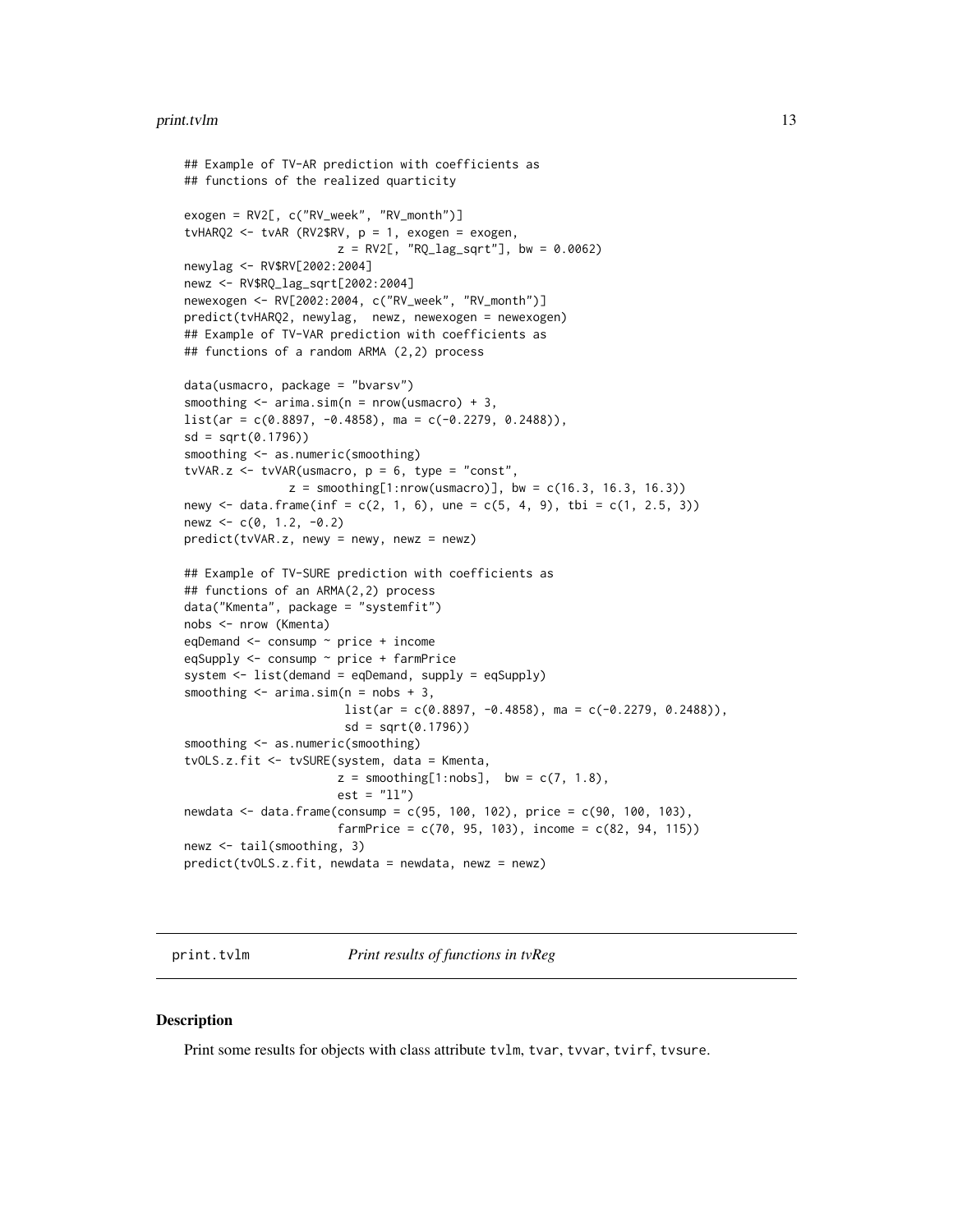# Usage

```
## S3 method for class 'tvlm'
print(x, digits = max(3, getOption("digits") - 3), ...)
## S3 method for class 'tvar'
print(x, digits = max(3, getOption("digits") - 3), ...)
## S3 method for class 'tvsure'
print(x, digits = max(3, getOption("digits") - 3), ...)
## S3 method for class 'tvvar'
print(x, digits = max(3, getOption("digits") - 3), ...)
## S3 method for class 'tvirf'
print(x, digits = max(3, getOption("digits") - 3), ...)
```
# Arguments

|                         | An x used to select a method.                                    |
|-------------------------|------------------------------------------------------------------|
| digits                  | An integer, indicating the minimal number of significant digits. |
| $\cdot$ $\cdot$ $\cdot$ | Other parameters passed to specific methods.                     |

# Details

These functions print a few results from the time-varying estimated coefficients

#### See Also

[plot.tvlm](#page-9-1), [plot.tvvar](#page-9-1), [plot.tvvar](#page-9-1), [plot.tvirf](#page-9-1),[plot.tvsure](#page-9-2)

RV *Daily realized variance*

#### Description

A dataset containing the daily realized variance, and some of its lags, obtained from 1-minute close prices of the S\&P 500. Similar data has been used in the HAR model in Corsi (2009), the HARQ and SHARQ models in Bollerslev et al (2016) and the tvHARQ and tvSHARQ models in Casas et al (2018). The time period runs from Jan 1990 until Dec 2007 as in Bollerslev et al (2009).

# Format

A data frame with 4529 rows and 6 variables.

Date Daily data from Jan 3, 1990 until Dec 19, 2007 - without weekends and days off

RV Daily realized variance at time t

<span id="page-13-0"></span>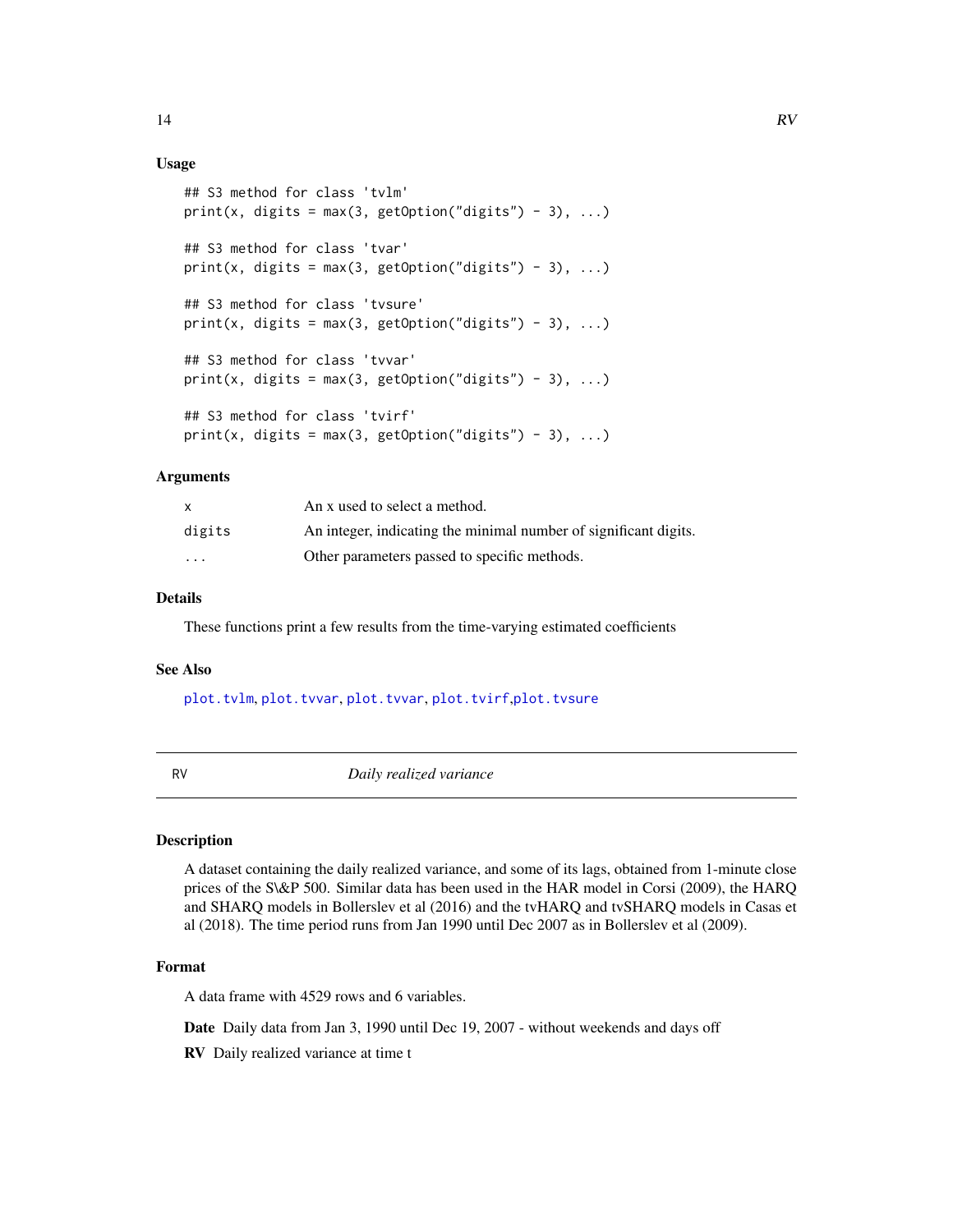<span id="page-14-0"></span>RV\_lag Daily realized variance at time t-1

RV\_week Weekly average realized variance at time t-1

RV\_month Monthly average realized variance at time t-1

RQ\_lag\_sqrt Daily squared root of the realized quarticity at time t-1

#### References

Bollerslev, T., Patton, A. J. and Quaedvlieg, R. (2016) Exploiting the errors: A simple approach for improved volatility forecasting. *Journal of Econometrics*, 192, 1-18.

Bollerslev, T., Tauchen, G. and Zhou, H. (2009) Expected stock returns and variance risk premia. *The Review of Financial Studies*, 22, 44-63.

Casas, I., Mao, X. and Vega, H. (2018) Reexamining financial and economic predictability with new estimators of realized variance and variance risk premium. Url= http://pure.au.dk/portal/files/123066669/rp18\_10.pdf

Corsi, F. (2009) A simple approximate long-memory model of realized volatility. *Journal of Financial Econometrics*, 7, 174-196.

summary.tvlm *Print results of functions in tvReg*

#### <span id="page-14-1"></span>Description

Print some results for objects with class attribute tvlm, tvar, tvvar, tvirf, tvsure.

#### Usage

```
## S3 method for class 'tvlm'
summary(object, digits = max(3, getOption("digits") - 3),
  ...)
## S3 method for class 'tvar'
summary(object, digits = max(3, getOption("digits") - 3),
  ...)
## S3 method for class 'tvsure'
summary(object, digits = max(3, getOption("digits") -
  3), \ldots## S3 method for class 'tvvar'
summary(object, digits = max(3, getOption("digits") - 3),
  ...)
## S3 method for class 'tvirf'
summary(object, digits = max(3, getOption("digits") - 3),
  ...)
```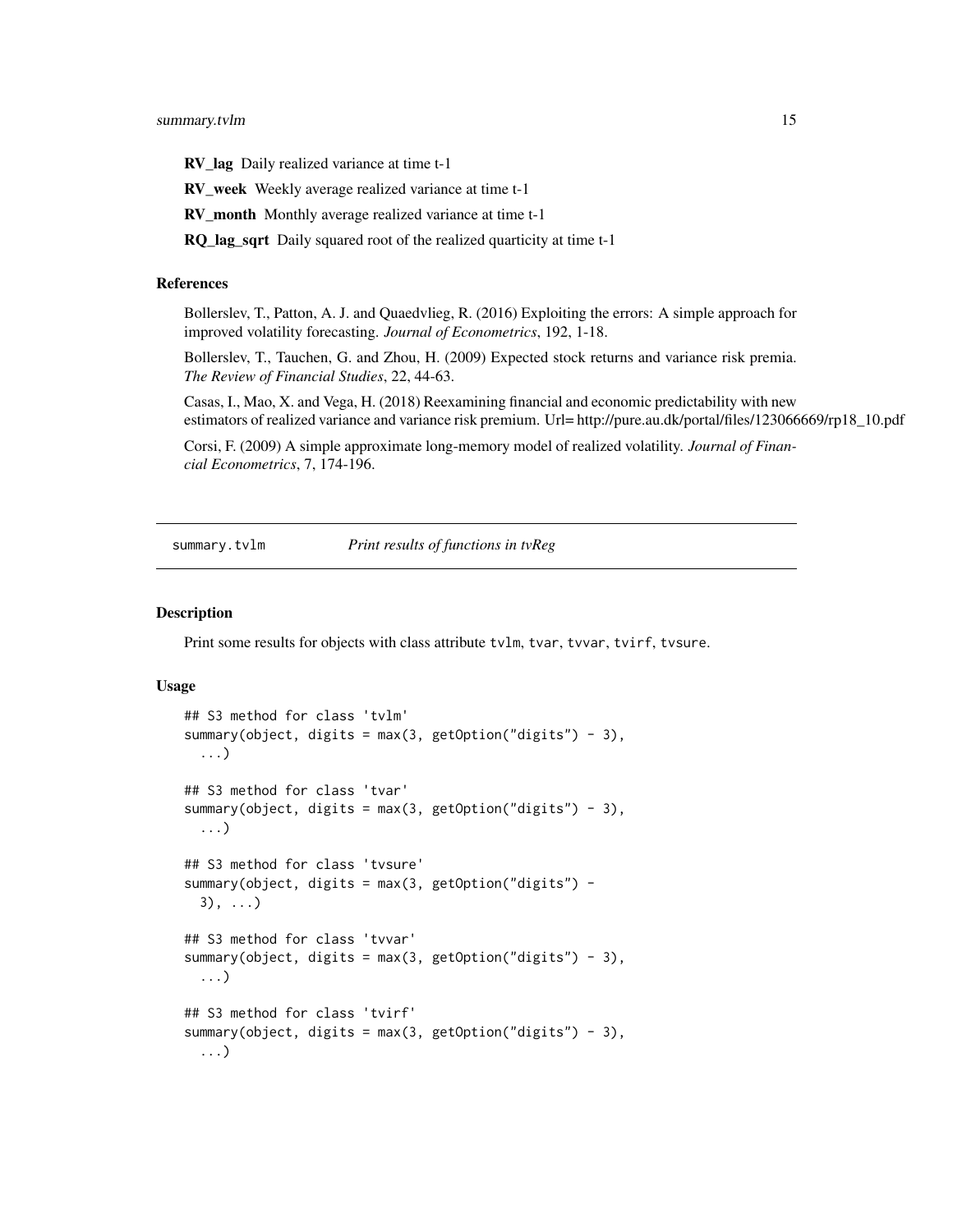<span id="page-15-0"></span>16 tvAcoef

#### Arguments

| object                  | An object used to select a method.                            |
|-------------------------|---------------------------------------------------------------|
| digits                  | Integer, indicating the minimal number of significant digits. |
| $\cdot$ $\cdot$ $\cdot$ | Other parameters passed to specific methods.                  |

# Details

These functions print a few results from the time-varying estimated coefficients

# See Also

[plot.tvlm](#page-9-1), [plot.tvvar](#page-9-1), [plot.tvvar](#page-9-1), [plot.tvirf](#page-9-1),[plot.tvsure](#page-9-2)

| tvAcoef | Time-Varying Coefficient Arrays of the Lagged Endogenous Variables |
|---------|--------------------------------------------------------------------|
|         | of a TV-VAR (no intercept).                                        |

# Description

Returns the estimated coefficients of the lagged endogenous variables as an array. Given an estimated time varying VAR of the form:

 $\hat{\boldsymbol{y}}_t = \hat{A}_{1t}\boldsymbol{y}_{t-1} + \ldots + \hat{A}_{pt}\boldsymbol{y}_{t-p} + \hat{C}_t D_t$ 

the function returns a list for each equation with  $\hat{A}_{1t}$   $\dots$   $|\hat{A}_{pt}|\hat{C}_{t})$  set of arrays

# Usage

tvAcoef(x)

#### Arguments

x An object of class tvvar generated by [tvVAR](#page-32-1).

#### Value

A list object with coefficient arrays for the lagged endogenous variables.

# Examples

```
data(Canada, package="vars")
var.2p <- vars::VAR(Canada, p = 2, type = "const")
tvvar.2p <- tvVAR(Canada, p = 2, type = "const")
A <- vars::Acoef(var.2p)
tvA <- tvAcoef(tvvar.2p)
```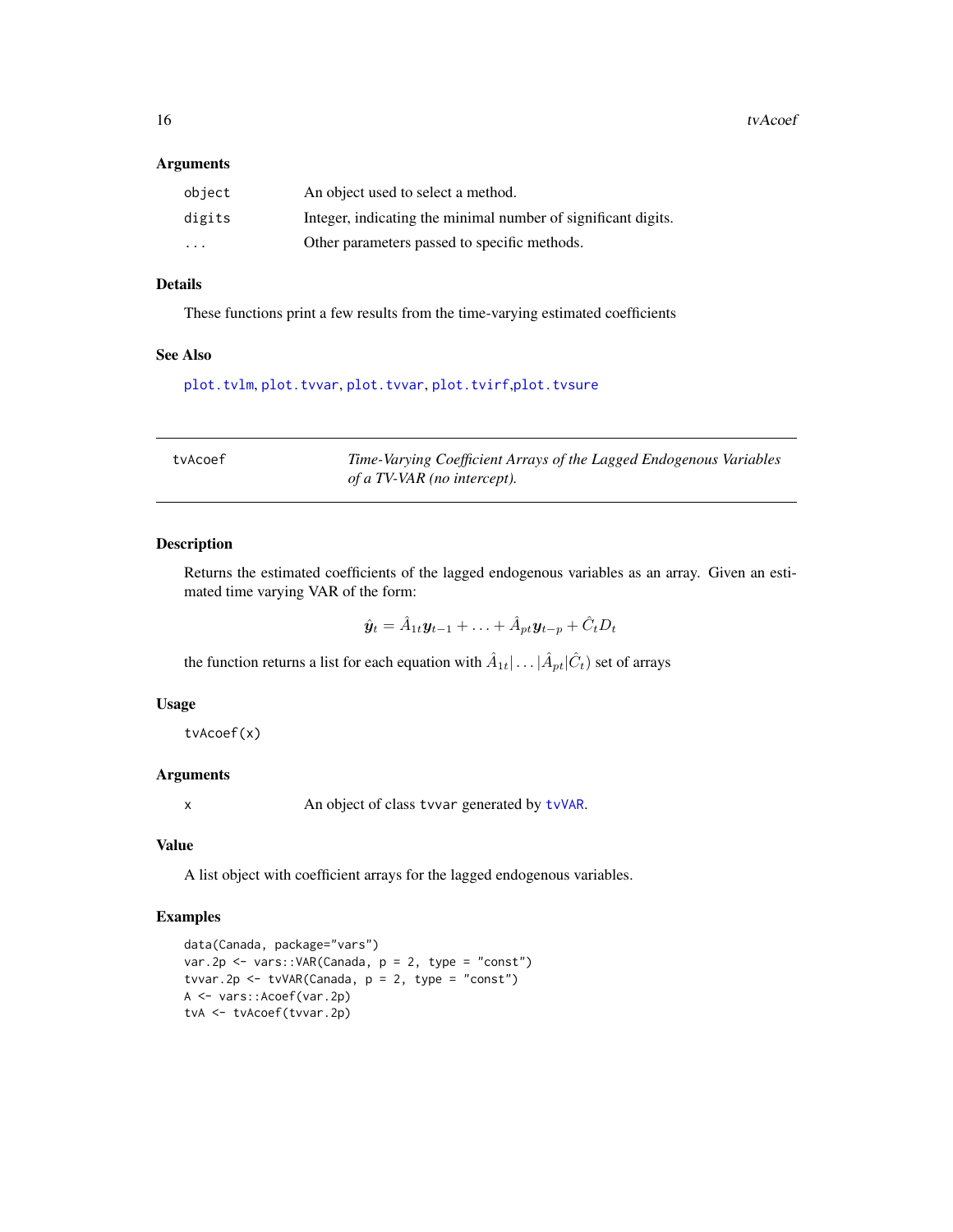# <span id="page-16-1"></span><span id="page-16-0"></span>Description

tvAR is used to fit an autorregressive model with time varying coefficients.

#### Usage

```
tvAR(y, p = 1, z = NULL, ez = NULL, bw = NULL, type = c("const",
 "none"), exogen = NULL, fixed = NULL, est = c("lc", "ll"),tkernel = c("Epa", "Gaussian"), singular.ok = TRUE)
```
# Arguments

| У           | A vector with the dependent variable.                                                                                                                                             |
|-------------|-----------------------------------------------------------------------------------------------------------------------------------------------------------------------------------|
| р           | A scalar indicating the number of lags in the model.                                                                                                                              |
| z           | A vector with the smoothing variable.                                                                                                                                             |
| ez          | (optional) A scalar or vector with the smoothing estimation values. If values are<br>included then the vector z is used.                                                          |
| bw          | An opcional scalar or vector of length the number of equations. It represents<br>the bandwidth in the estimation of coefficients. If NULL, it is selected by cross<br>validation. |
| type        | A character 'const' if the model contains an intercept and 'none' otherwise.                                                                                                      |
| exogen      | A matrix or data.frame with the exogenous variables (optional)                                                                                                                    |
| fixed       | (optional) numeric vector of the same length as the total number of parameters.<br>If supplied, only NA entries in fixed will be varied.                                          |
| est         | The nonparametric estimation method, one of "lc" (default) for linear constant<br>or "Il" for local linear.                                                                       |
| tkernel     | The type of kernel used in the coefficients estimation method, one of Epanes-<br>nikov ("Epa") or "Gaussian".                                                                     |
| singular.ok | Logical. If FALSE, a singular model is an error.                                                                                                                                  |
|             |                                                                                                                                                                                   |

# Details

It is a special case of linear model in which the regressors are lags of the dependent variable. If any variable is included in the xreg term, these are added to the regressors matrix. A time-varying coefficients linear regression (with an intercept if type = "const") is fitted.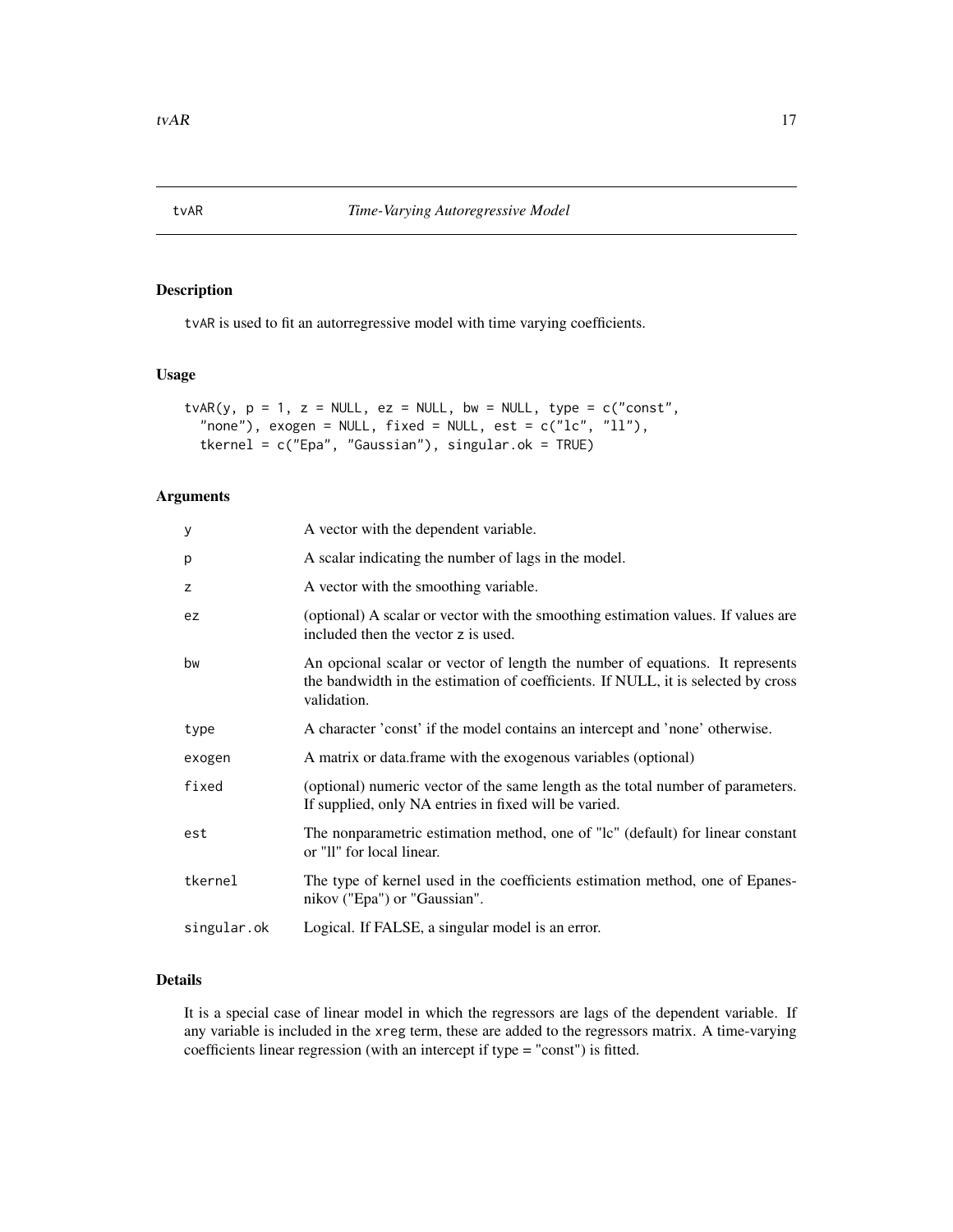# <span id="page-17-0"></span>Value

An object of class tvar with the following components:

| tvcoef      | A vector of dimension obs (obs = number of observations - number lags), with<br>the time-varying coefficients estimates. |
|-------------|--------------------------------------------------------------------------------------------------------------------------|
| fitted      | The fitted values.                                                                                                       |
| residuals   | Estimation residuals.                                                                                                    |
| X           | A matrix of model data, with lagged y and exogenous variables.                                                           |
| У           | A vector with the dependent data used in the model.                                                                      |
| z           | A vector with the smoothing variable in the model.                                                                       |
| ez          | A vector with the smoothing estimation values.                                                                           |
| y.orig      | A vector with the original variable y.                                                                                   |
| bw          | Bandwidth of mean estimation.                                                                                            |
| type        | Whether the model has a constant or not.                                                                                 |
| exogen      | A matrix or data.frame with other exogenous variables.                                                                   |
| p           | Number of lags                                                                                                           |
| obs         | Number of observations in estimation.                                                                                    |
| totobs      | Number of observations in the original set.                                                                              |
| level       | Confidence interval range.                                                                                               |
| runs        | Number of bootstrap replications.                                                                                        |
| tboot       | Type of bootstrap.                                                                                                       |
| <b>BOOT</b> | List with all bootstrap replications of tvcoef, if done.                                                                 |

#### References

Cai, Z. (2007) Trending time-varying coefficient time series with serially correlated errors, *Journal of Econometrics*, 136, pp. 163-188.

Casas, I., Mao, X. and Veiga, H. (2018) Reexamining financial and economic predictability with new estimators of realized variance and variance risk premium. Url= http://pure.au.dk/portal/files/123066669/rp18\_10.pdf

Chen, X. B., Gao, J., Li, D., and Silvapulle, P (2017) Nonparametric estimation and forecasting for time-varying coefficient realized volatility models, *Journal of Business \& Economic Statistics*, online, 1-13.

Corsi, F. (2009) A simple approximate long-memory model of realized volatility. *Journal of Financial Econometrics*, 7, 174-196.

# See Also

[bw](#page-1-1), [tvLM](#page-23-1), [confint](#page-0-0), [plot](#page-0-0), [print](#page-0-0) and [summary](#page-14-1)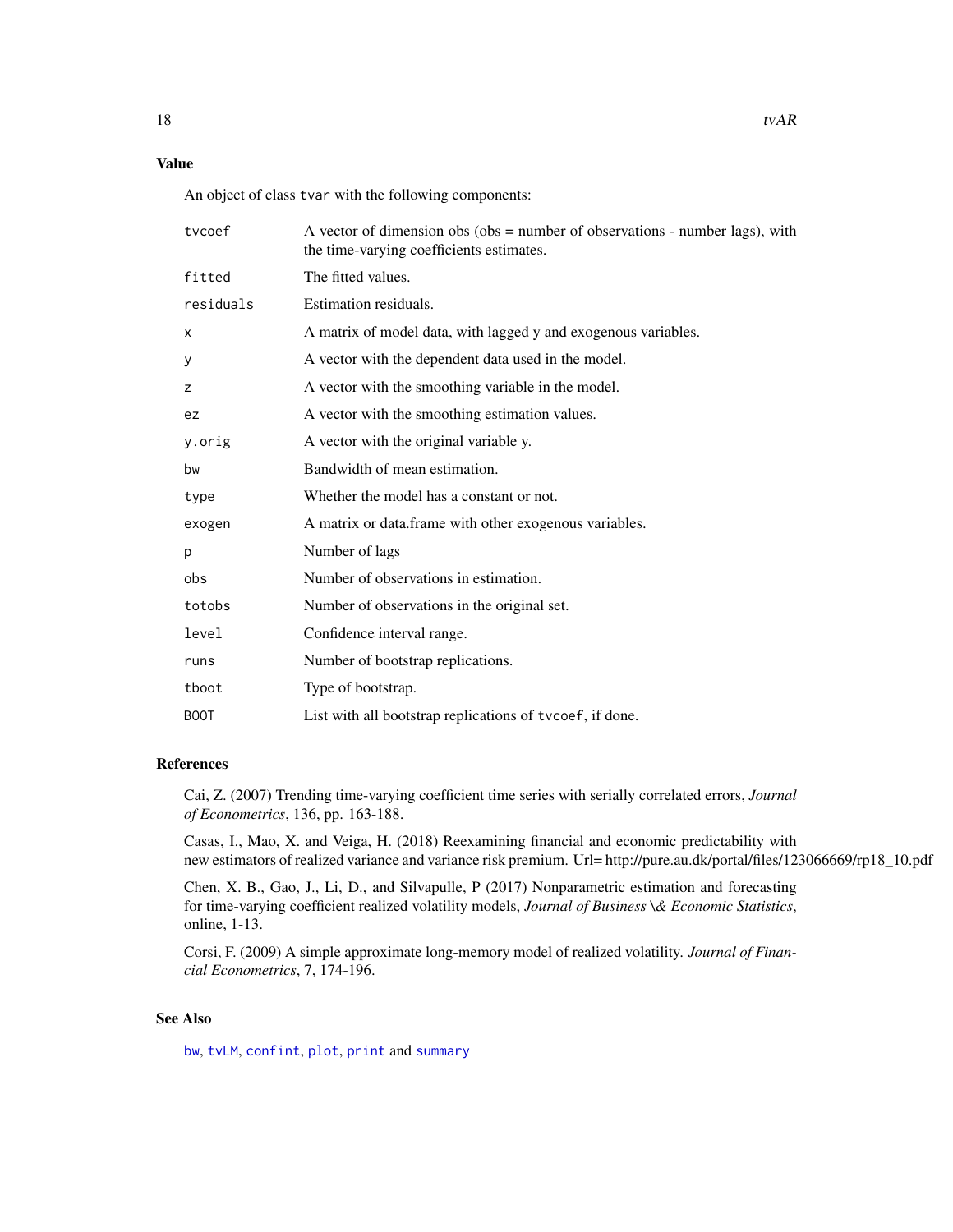#### <span id="page-18-0"></span>tvBcoef and the state of the state of the state of the state of the state of the state of the state of the state of the state of the state of the state of the state of the state of the state of the state of the state of th

#### Examples

```
## Estimate coefficients of different realized variance models
data("RV")
RV2 <- head(RV, 2000)
RV < - RV2$RV
RV_week <- RV2$RV_week
RV_month <- RV2$RV_month
RQ <- RV2$RQ_lag_sqrt
##Corsi (2009) HAR model
HAR <- arima(RV, order = c(1, 0, 0), xreg = cbind (RV_week, RV_month))
print(HAR)
##Chen et al (2017) TVC-HAR model
TVCHAR \le tvAR (RV, p = 1, exogen = cbind (RV_week, RV_month), bw = 20)
print(TVCHAR)
##Casas et al (2018) TV-HARQ model
tvHARQ \leq tvAR (RV, p = 1, exogen = cbind (RV_week, RV_month),
z = RQ, bw = 0.0062)
print(tvHARQ)
```
tvBcoef *Coefficient Array of an Estimated tvVAR*

# Description

Returns the system estimated coefficients as an array.

#### Usage

tvBcoef(x)

#### Arguments

x An object of class 'tvvar', generated by [tvVAR](#page-32-1).

#### Details

Given an estimated time varying VAR of the form:

$$
\hat{y}_t = \hat{A}_{1t} y_{t-1} + \ldots + \hat{A}_{pt} y_{t-p} + \hat{C}_t D_t
$$

the function returns a list for each equation with  $(\hat{A}_{1t} | \dots | \hat{A}_{pt} | \hat{C}_t)$  set of arrays .

#### Value

A list object with coefficient arrays for the lagged endogenous variables without including the intercept.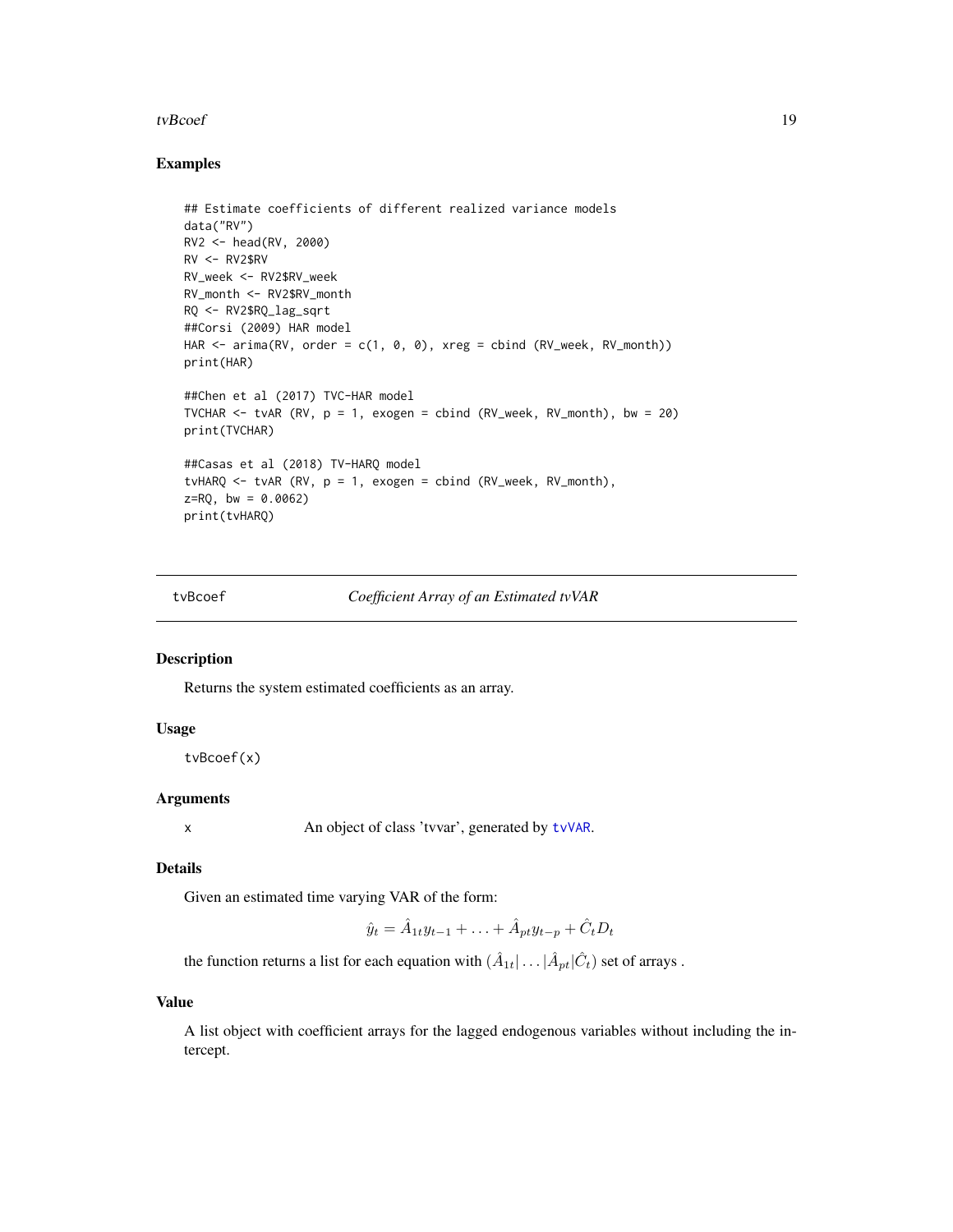#### Examples

```
data(Canada, package="vars")
var.2p <- vars:: VAR(Canada, p = 2, type = "const")
tvvar.2p <- tvVAR(Canada, p=2, type= "const")
B <- vars::Bcoef(var.2p)
tvB <- tvBcoef(tvvar.2p)
```
tvCov *Time-varying Variance-Covariance Estimation*

#### Description

Estimation of a time-varying variance-covariance matrix using the local constant or the local linear kernel smoothing methodologies.

#### Usage

 $tvCov(x, bw, est = c("lc", "ll"), tkernel = c("Epa", "Gaussian"))$ 

#### Arguments

| X       | A matrix.                                                            |
|---------|----------------------------------------------------------------------|
| bw      | A scalar.                                                            |
| est     | A character, either "lc" or "ll" for local constant or local linear. |
| tkernel | A character, either "Gaussian" or "Epa" kernel types.                |

### Value

A matrix of dimension obs x neq x neq.

# References

Aslanidis, N. and Casas, I (2013) Nonparametric correlation models for portfolio allocation. *Journal of Banking \& Finance*, 37, 2268-2283

#### See Also

[bwCov](#page-3-1)

### Examples

```
##Generate two independent (uncorrelated series)
y \le - \text{cbind}(rnorm(100, sd = 4), rnorm(100, sd = 1))##Estimation variance-variance matrix. If the bandwidth is unknown, it can
##calculated with function bwCov()
Sigma.hat \le tvCov(y, bw = 1.4)
```
<span id="page-19-0"></span>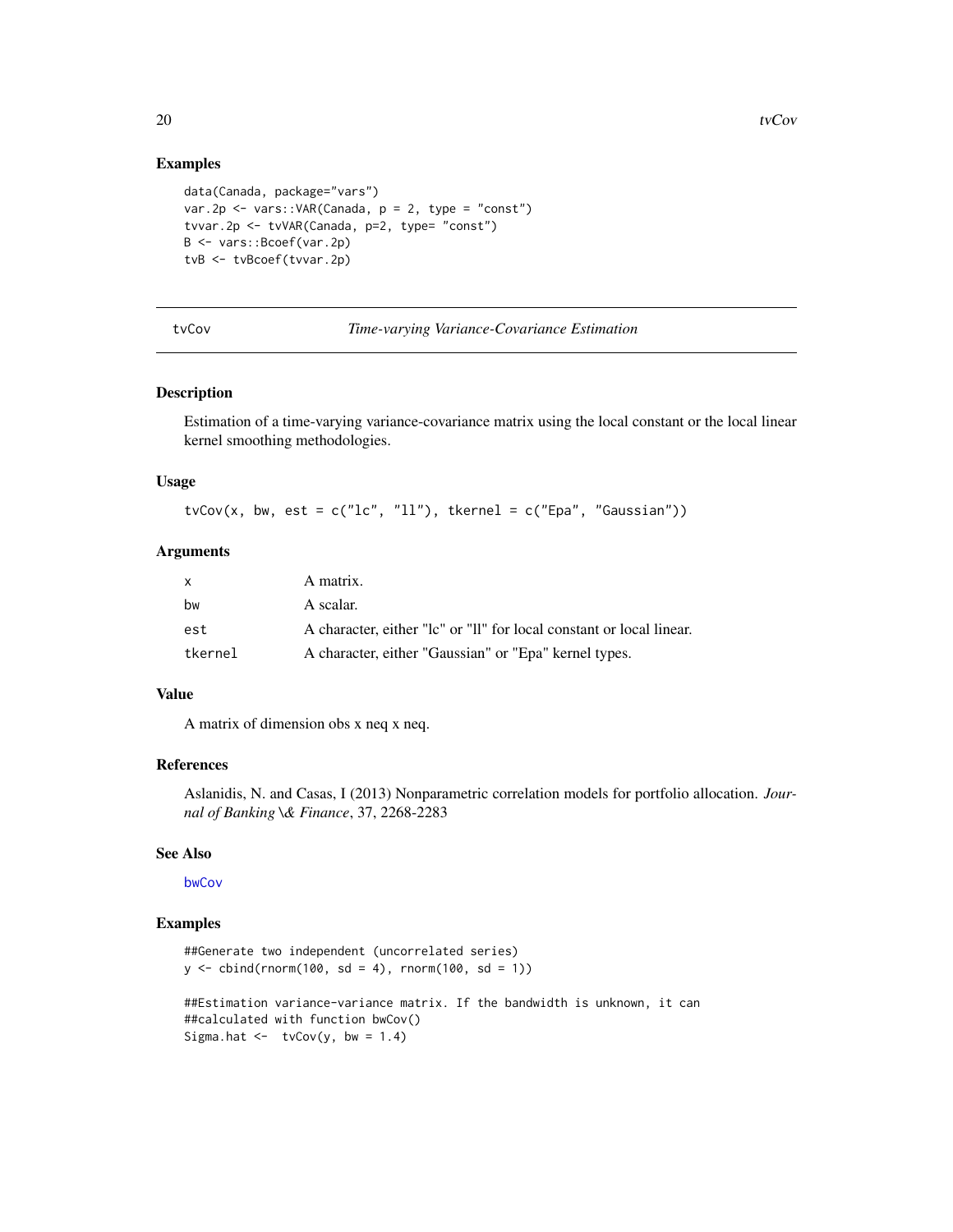#### <span id="page-20-0"></span>tv $GLS$  21

```
##The first time estimate
print(Sigma.hat[,,1])
##The mean over time of all estimates
print(apply(Sigma.hat, 1:2, mean))
##Generate two dependent variables
y <- MASS::mvrnorm(n = 100, mu = c(0,0), Sigma = cbind(c(1, -0.5), c(-0.5, 4)))
##Estimation variance-variance matrix
Sigma.hat \leftarrow tvCov(y, bw = 3.2)
##The first time estimate
print(Sigma.hat[,,1])
```
<span id="page-20-1"></span>tvGLS *Time-Varying Generalised Least Squares*

#### Description

tvGLS estimates time-varying coefficients of SURE using the kernel smoothing GLS.

tvGLS is used to estimate time-varying coefficients SURE using the kernel smoothing generalised least square.

### Usage

```
tvGLS(x, \ldots)## S3 method for class 'list'
tvGLS(x, y, z = NULL, ez = NULL, bw, Sigma = NULL,R = NULL, r = NULL, est = c("lc", "ll"), tkernel = c("Epa",
  "Gaussian"), ...)
## S3 method for class 'tvsure'
tvGLS(x, \ldots)## S3 method for class 'matrix'
tvGLS(x, y, z = NULL, ez = NULL, bw, Sigma = NULL,
  R = NULL, r = NULL, est = c("lc", "ll"), tkernel = c("Epa",
  "Gaussian"), \ldots)
```
#### Arguments

| x        | an object used to select a method.                                                                            |
|----------|---------------------------------------------------------------------------------------------------------------|
| $\cdots$ | Other arguments passed to specific methods.                                                                   |
| У        | A matrix.                                                                                                     |
| Z.       | A vector with the smoothing variable.                                                                         |
| ez       | (optional) A scalar or vector with the smoothing values. If values are included<br>then the vector z is used. |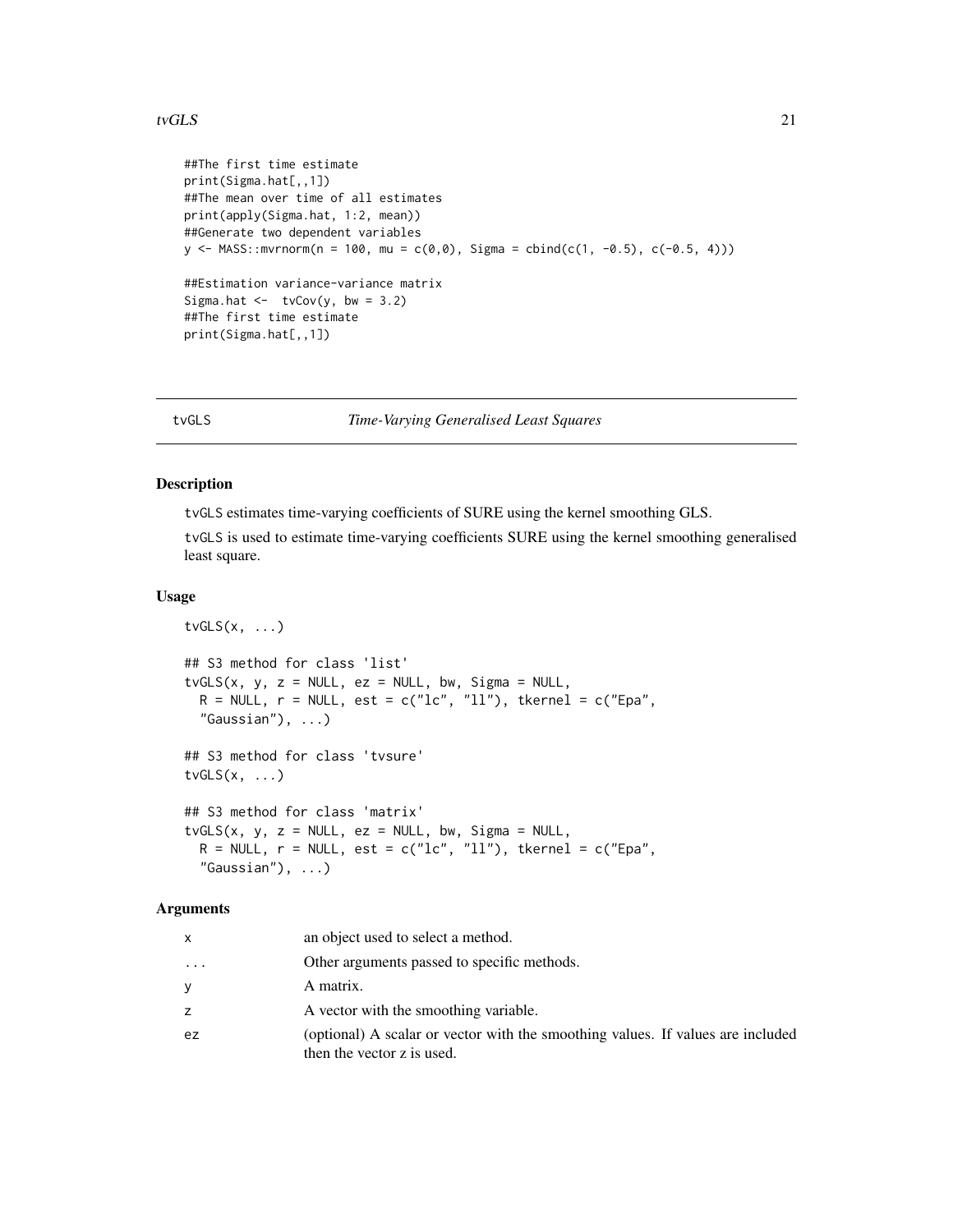| bw      | A numeric vector.           |
|---------|-----------------------------|
| Sigma   | An array.                   |
| R       | A matrix.                   |
|         | A numeric vector.           |
| est     | Either "lc" or "ll".        |
| tkernel | Either "Gaussian" or "Epa". |

# Details

The classical GLS estimator must be modified to generate a set of coefficients changing over time. The tvGLS finds a GLS estimate at a given point in time *t* using the data near by. The size of the data window used is given by the bandwidth. The closest a point is to *t*, the larger is its effect on the estimation which is given by the kernel. In this programme, the two possible kernels are the Epanechnikov and Gaussian. As in the classical GLS, the covariance matrix is involved in the estimation formula. If this matrix is NULL or the identity, then the programme returns the OLS estimates for time-varying coefficients.

Note, that unless with the tvSURE, the tvGLS may run with one common bandwidth for all equations or with a different bandwidths for each equation.

# Value

tvGLS returns a list containing:

| tycoef    | An array of dimension obs x nvar x neq (obs = number of observations, nvar =<br>number of variables in each equation, neq = number of equations in the system)<br>with the time-varying coefficients estimates. |
|-----------|-----------------------------------------------------------------------------------------------------------------------------------------------------------------------------------------------------------------|
| fitted    | A matrix of dimension obs x neq with the fited values from the estimation.                                                                                                                                      |
| residuals | A matrix of dimension obs x neq with the residuals from the estimation.                                                                                                                                         |

#### Examples

```
data(FF5F)
x \leftarrow list()
## SMALL/LoBM porfolios time-varying three factor model
x[[1]] <- cbind(rep (1, 314), FF5F[, c("NA.Mkt.RF", "NA.SMB", "NA.HML", "NA.RMW", "NA.CMA")])
x[[2]] <- cbind(rep (1, 314), FF5F[, c("JP.Mkt.RF", "JP.SMB", "JP.HML", "JP.RMW", "JP.CMA")])
x[[3]] <- cbind(rep (1, 314), FF5F[, c("AP.Mkt.RF", "AP.SMB", "AP.HML", "AP.RMW", "AP.CMA")])
x[[4]] <- cbind(rep (1, 314), FF5F[, c("EU.Mkt.RF", "EU.SMB", "EU.HML", "EU.RMW", "EU.CMA")])
##Returns
y <- cbind(FF5F$NA.SMALL.LoBM, FF5F$JP.SMALL.LoBM, FF5F$AP.SMALL.LoBM,
FF5F$EU.SMALL.LoBM)
##Excess returns
y <- y - cbind(FF5F$NA.RF, FF5F$JP.RF, FF5F$AP.RF, FF5F$EU.RF)
##I fit the data with one bandwidth for each equation
ff5f.fit <- tvGLS(x = x, y = y, bw = c(1.03, 0.44, 0.69, 0.31))
```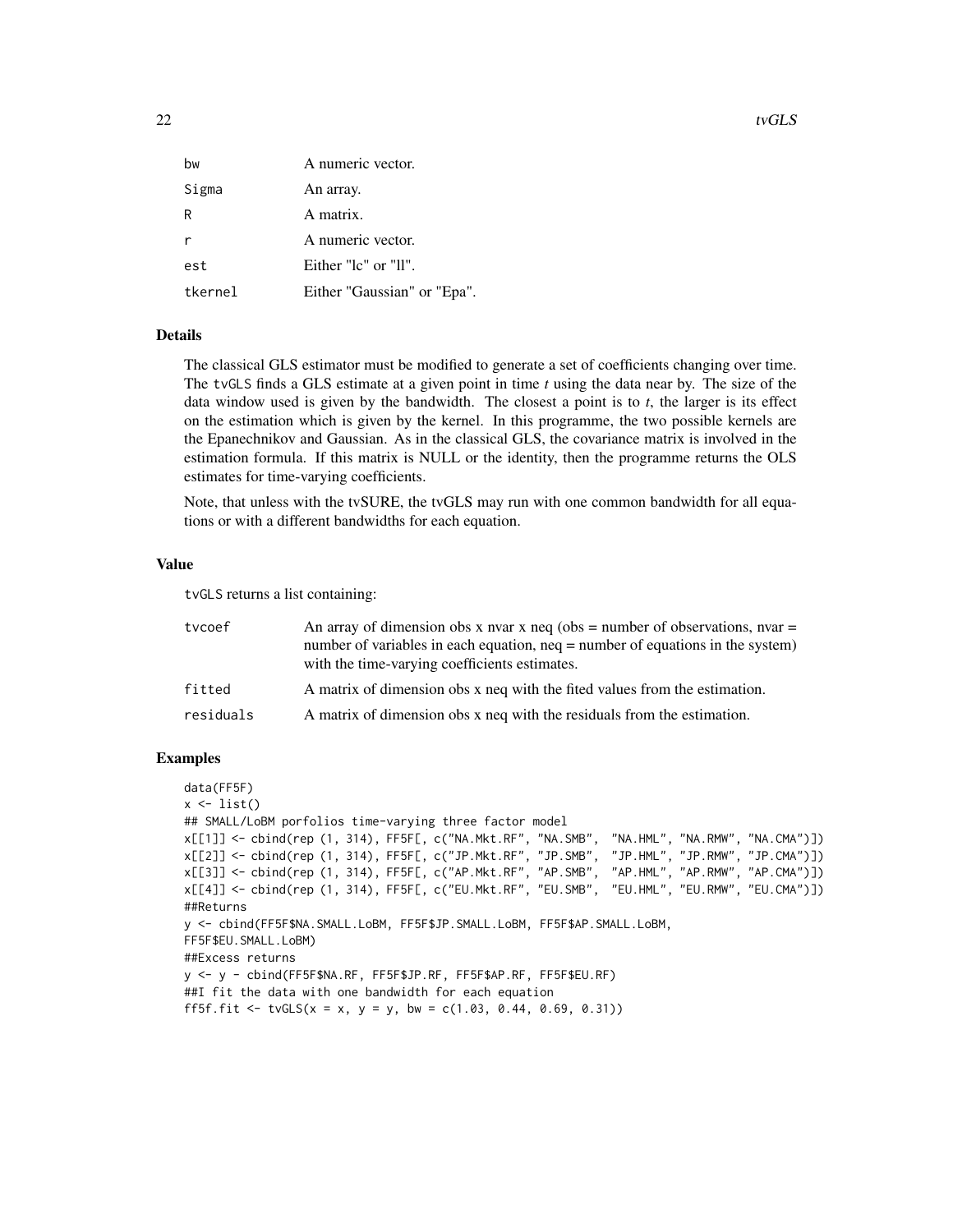# <span id="page-22-1"></span><span id="page-22-0"></span>Description

Computes the time-varying impulse response coefficients of an object of class tvvar, obtained with function tvVAR for n. ahead steps.

# Usage

```
tvIRF(x, impulse = NULL, response = NULL, n.ahead = 10,
 ortho = TRUE, ortho.cov = c("tv", "const"), bw.cov = NULL,cumulative = FALSE, ...)
```
# Arguments

| $\times$   | An object of class tyvar.                                                                                                                                                                                          |
|------------|--------------------------------------------------------------------------------------------------------------------------------------------------------------------------------------------------------------------|
| impulse    | A character vector of the impulses, default is all variables.                                                                                                                                                      |
| response   | A character vector of the responses, default is all variables.                                                                                                                                                     |
| n.ahead    | Integer specifying the steps.                                                                                                                                                                                      |
| ortho      | Logical, if TRUE (the default) the orthogonalised IRF is computed.                                                                                                                                                 |
| ortho.cov  | A character indicating if the covariance matrix for the orthogonal tvIRF should<br>be estimated as a constant or time varying. Either 'const' or 'tv' (default). This<br>parameter is used only when ortho = TRUE. |
| bw.cov     | A scalar (optional) with the bandwidth to estimate the errors variance-covariance<br>matrix. If left NULL, it is estimated.                                                                                        |
| cumulative | Logical, if TRUE the cumulated impulse response coefficients are computed.<br>Default is FALSE.                                                                                                                    |
|            | Other parameters passed to specific methods.                                                                                                                                                                       |

# Value

tvIRF returns and object of class tvirf with the following components:

| irf      | A list of length the number of impulse variable(s). Each element of the list is an<br>array of dim = $c(\text{obs } x$ number of response variables x n.ahead). |
|----------|-----------------------------------------------------------------------------------------------------------------------------------------------------------------|
| Lower    | A list of length the number of impulse variable(s), containing the lower confi-<br>dence line, if calculated.                                                   |
| Upper    | A list of length the number of impulse variable(s), containing the upper confi-<br>dence line, if calculated.                                                   |
| response | A character, a number of a vector with the names or positions of the response(s)<br>variable $(s)$ .                                                            |
| impulse  | A character, a number of a vector with the names or positions of the impulse(s)<br>variable $(s)$ .                                                             |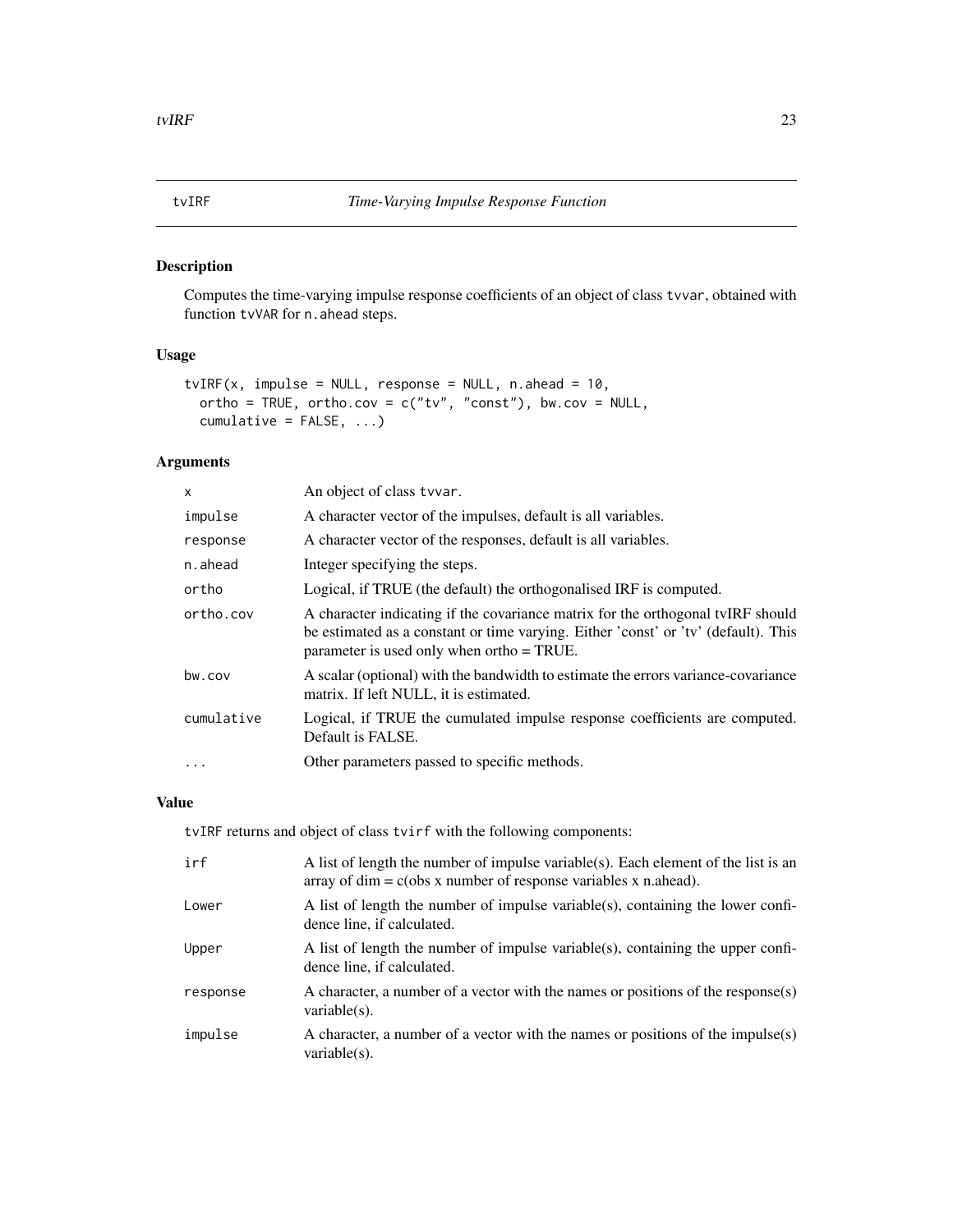<span id="page-23-0"></span>

| $\mathsf{x}$ | A object of class tyvar                                                                                                                                                             |
|--------------|-------------------------------------------------------------------------------------------------------------------------------------------------------------------------------------|
|              |                                                                                                                                                                                     |
| n.ahead      | Number of ahead impulse response functions.                                                                                                                                         |
| ortho        | Logical, orthogonal or not impuluse response function.                                                                                                                              |
| ortho.cov    | Character, either 'const' or 'tv' (default). This parameter is used when the<br>orthogonal TV-IRF is calculated. The default is using an error time-varying<br>variance-covariance. |
| bw.cov       | A scalar with the bandwidth to estimate the errors variance-covariance matrix.<br>If NULL, it is calculated by cross-validation.                                                    |
| cumulative   | Logical, if TRUE the cumulated impulse response coefficients are computed.<br>Default is FALSE.                                                                                     |

#### See Also

[bw](#page-1-1), [tvVAR](#page-32-1), [confint](#page-0-0), [plot](#page-0-0), [print](#page-0-0) and [summary](#page-14-1)

#### Examples

```
## Not run:
##Inflation rate, unemployment rate and treasury bill
##interest rate for the US as in Primiceri (2005).
data(usmacro, package = "bvarsv")
model.tvVAR <- tvVAR(usmacro, p = 4, type = "const")
##Estimate a the tvIRF with time-varying covariance function
model.tvIRF <- tvIRF(model.tvVAR)
##Cumulative impulse response function
model.tvIRF2 <- tvIRF(model.tvVAR, cumulative = TRUE)
## End(Not run)
```
<span id="page-23-1"></span>tvLM *Time-Varying Coefficients Linear Models*

# Description

tvLM is used to fit a time-varying coefficients linear model

# Usage

```
tvLM(formula, z = NULL, ez = NULL, data, bw = NULL, est = c("lc","ll"), tkernel = c("Epa", "Gaussian"), singular.ok = TRUE)
```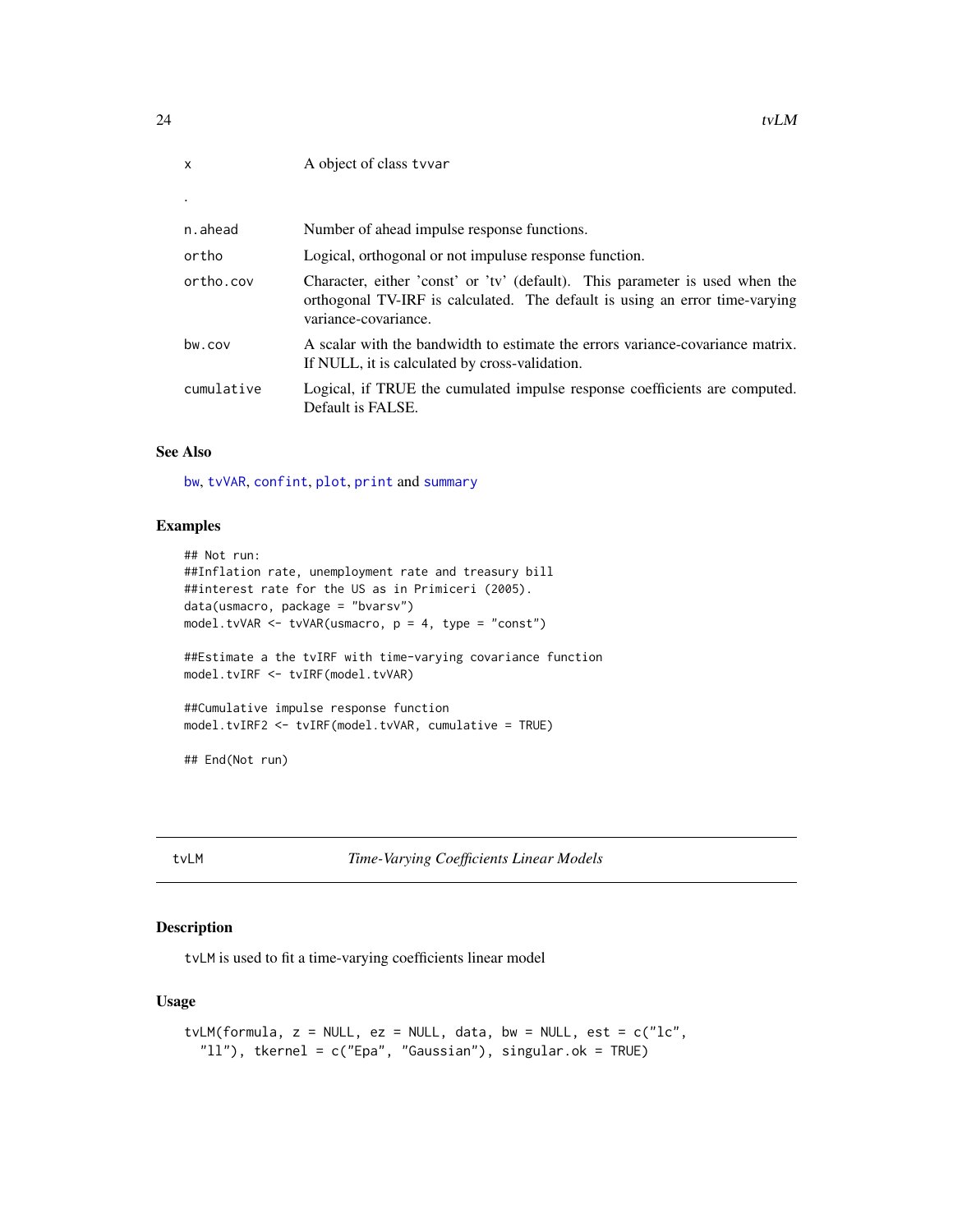#### tv $LM$  25

# Arguments

| formula     | An object of class formula.                                                                                                                |
|-------------|--------------------------------------------------------------------------------------------------------------------------------------------|
| z           | A vector with the smoothing variable.                                                                                                      |
| ez          | (optional) A scalar or vector with the smoothing estimation values. If values are<br>included then the vector z is used.                   |
| data        | An optional data frame or matrix.                                                                                                          |
| bw          | An opcional scalar. It represents the bandwidth in the estimation of trend coef-<br>ficients. If NULL, it is selected by cross validation. |
| est         | The nonparametric estimation method, one of "lc" (default) for linear constant<br>or "II" for local linear.                                |
| tkernel     | The type of kernel used in the coefficients estimation method, one of Epanes-<br>nikov ("Epa") or "Gaussian".                              |
| singular.ok | Logical. If FALSE, a singular model is an error.                                                                                           |

# Details

Models for tvLM are specified symbolically using the same formula format than function lm. A typical model has the form *response* ~ *terms* where response is the (numeric) response vector and terms is a series of terms which specifies a linear predictor for response. A terms specification of the form first + second indicates all the terms in first together with all the terms in second with duplicates removed. A specification of the form first:second indicates the set of terms obtained by taking the interactions of all terms in first with all terms in second. The specification first\*second indicates the cross of first and second. This is the same as first + second + first:second.

A formula has an implied intercept term. To remove this use either  $y \sim x - 1$  or  $y \sim 0 + x$ .

#### Value

An object of class tvlm The object of class tvlm have the following components:

| tycoef      | A matrix of dimensions                                   |
|-------------|----------------------------------------------------------|
| fitted      | The fitted values.                                       |
| residuals   | Estimation residuals.                                    |
| X           | A matrix with the regressors data.                       |
| У           | A vector with the dependent variable data.               |
| Z           | A vector with the smoothing variable.                    |
| ez.         | A vector with the smoothing estimation variable.         |
| bw          | Bandwidth of mean estimation.                            |
| est         | Nonparametric estimation methodology.                    |
| tkernel     | Kernel used in estimation.                               |
| level       | Confidence interval range.                               |
| runs        | Number of bootstrap replications.                        |
| tboot       | Type of bootstrap.                                       |
| <b>BOOT</b> | List with all bootstrap replications of tycoef, if done. |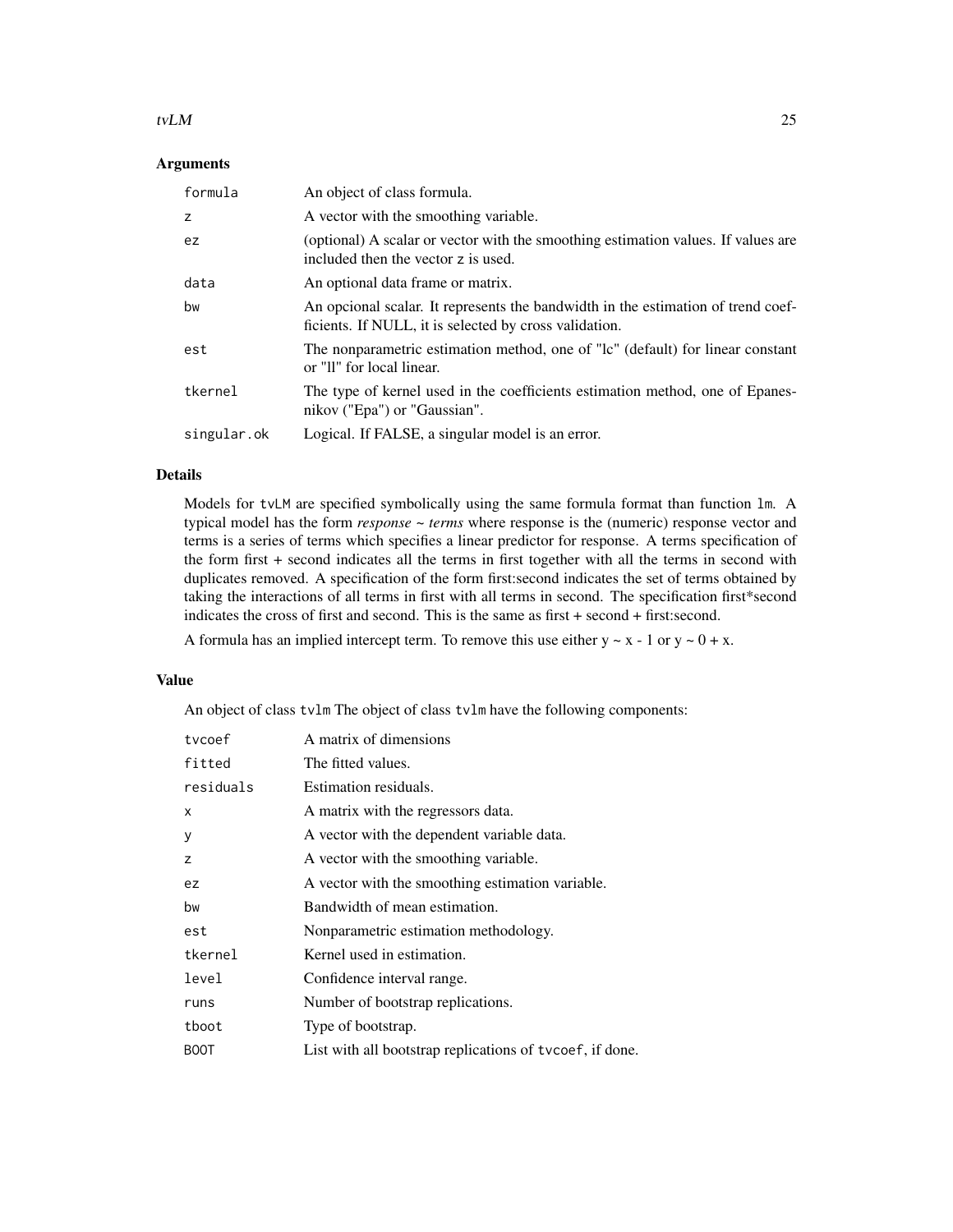#### <span id="page-25-0"></span>References

Bollerslev, T., Patton, A. J. and Quaedvlieg, R. (2016) Exploiting the errors: A simple approach for improved volatility forecasting. *Journal of Econometrics*, 192, 1-18.

Casas, I., Mao, X. and Veiga, H. (2018) Reexamining financial and economic predictability with new estimators of realized variance and variance risk premium. Url= http://pure.au.dk/portal/files/123066669/rp18\_10.pdf

#### See Also

[bw](#page-1-1), [tvAR](#page-16-1), [confint](#page-0-0), [plot](#page-0-0), [print](#page-0-0) and [summary](#page-14-1)

#### Examples

```
## Simulate a linear process with time-varying coefficient
## as functions of scaled time.
set.seed(42)
tau <- seq(1:200)/200
beta \leq data.frame(beta1 = sin(2*pi*tau), beta2= 2*tau)
X1 <- rnorm(200)
X2 \le - rchisq(200, df = 4)
error <- rt(200, df = 10)
y <- apply(cbind(X1, X2)*beta, 1, sum) + error
data \leq data.frame(y = y, X1 = X1, X2 = X2)
## Estimate coefficients with lm and tvLM for comparison
coef.lm <- stats::lm(y \sim \emptyset + X1 + X2, data = data)$coef
tvlm.fit <- tvLM(y \sim 0 + X1 + X2, data = data, bw = 0.29)
## Estimate coefficients of different realized variance models
data("RV")
RV2 <- head(RV, 2000)
##Bollerslev t al. (2016) HARQ model
HARQ \le with(RV2, lm(RV \sim RV \text{log } + I(RV \text{log } * RQ \text{log\_sqrt}) + RV \text{week } + RV \text{month}))
#Casas et al. (2018) TV-HARQ model
tvHARQ <- with(RV2, tvLM (RV \sim RV_lag + RV_week + RV_month, z = RQ_{a} =sqrt{1 + RQ_{b}}bw = 0.0061)boxplot(data.frame(tvHARQ = tvHARQ$tvcoef[,2] * RV2$RV_lag,
                    HARQ = (HARQ$coef[2] + HARQ$coef[3] * RV2$RQ_lag_sqrt)*RV2$RV_lag),
                    main = expression (RV[t-1]), outline = FALSE)
```
tvOLS *Time-Varying Ordinary Least Squares*

#### Description

tvOLS estimate time-varying coefficient of univariate linear models using the kernel smoothing OLS.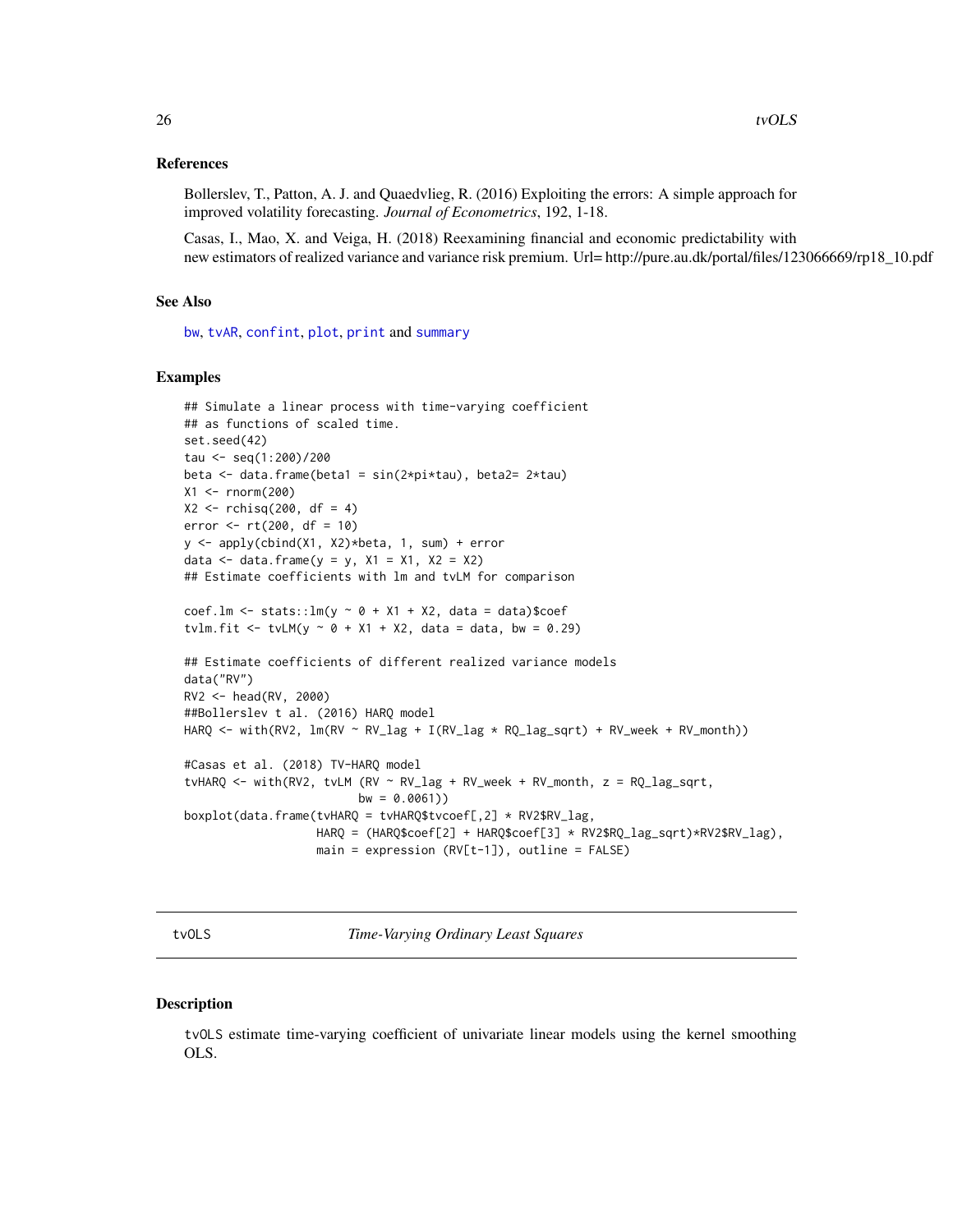#### <span id="page-26-0"></span>tvOLS 27

# Usage

```
tvOLS(x, ...)
## S3 method for class 'matrix'
tvOLS(x, y, z = NULL, ez = NULL, bw, est = c("lc","ll"), tkernel = c("Epa", "Gaussian"), singular.ok = singular.ok,
  ...)
## S3 method for class 'tvlm'
tvOLS(x, \ldots)## S3 method for class 'tvar'
tvOLS(x, \ldots)## S3 method for class 'tvvar'
tvOLS(x, \ldots)
```
# Arguments

| $\mathsf{x}$ | an object used to select a method.                                                                            |
|--------------|---------------------------------------------------------------------------------------------------------------|
| $\cdot$      | Other arguments passed to specific methods.                                                                   |
| y            | A vector with dependent variable.                                                                             |
| z            | A vector with the variable over which coefficients are smooth over.                                           |
| ez.          | (optional) A scalar or vector with the smoothing values. If values are included<br>then the vector z is used. |
| bw           | A numeric vector.                                                                                             |
| est          | The nonparametric estimation method, one of "lc" (default) for linear constant<br>or "II" for local linear.   |
| tkernel      | The type of kernel used in the coefficients estimation method, one of Epanes-<br>nikov ("Epa") or "Gaussian". |
| singular.ok  | Logical. If FALSE, a singular model is an error.                                                              |

# Value

tvGLS returns a list containing:

| tvcoef    | A vector of length obs, number of observations with the time-varying estimates. |
|-----------|---------------------------------------------------------------------------------|
| fitted    | A vector of length obs with the fited values from the estimation.               |
| residuals | A vector of length obs with the residuals from the estimation.                  |

# See Also

[bw](#page-1-1) for bandwidth selection, [tvLM](#page-23-1) and [tvAR](#page-16-1).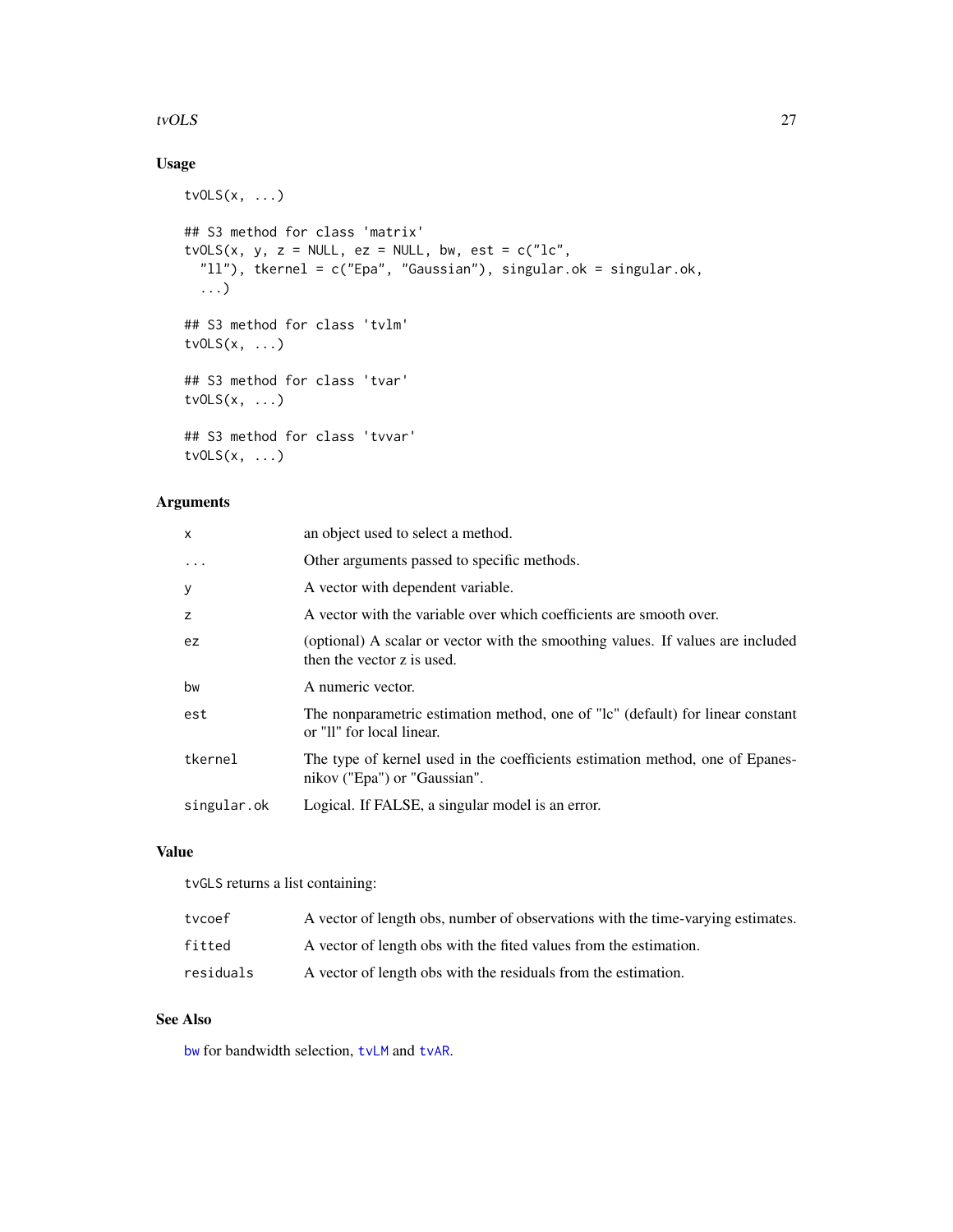#### Examples

```
tau <- seq(1:500)/500
beta \leq data.frame(beta1 = sin(2*pi*tau), beta2= 2*tau)
X \le - data.frame(X1 = rnorm(500), X2 = rchisq(500, df = 4))
error <-rt(500, df = 10)y <- apply(X*beta, 1, sum) + error
coef.lm <- stats::lm(y~0+X1+X2, data = X)$coef
coef.tvlm <- tvOLS(x = as.matrix(X), y = y, bw = 0.1)$tvcoef
plot(tau,beta[, 1], type="l", main="", ylab = expression(beta[1]), xlab = expression(tau),
ylim = range(beta[, 1], coef.tvlm[, 1])abline(h = coef.lm[1], col = 2)lines(tau, coef.tvlm[, 1], col = 4)
legend("topright", c(expression(beta[1]), "lm", "tvlm"), col = c(1, 2, 4), bty="n", lty = 1)
```
tvPhi *Time-Varying Coefficient Arrays of the MA Represention*

#### Description

Returns the estimated time-varying coefficient arrays of the moving average representation of a stable tvvar object obtained with function tvVAR.

#### Usage

tvPhi $(x, nstep = 10, ...)$ 

#### Arguments

| X                       | An object of class tyvar.                                                                  |
|-------------------------|--------------------------------------------------------------------------------------------|
| nstep                   | An integer specifying the number of moving error coefficient matrices to be<br>calculated. |
| $\cdot$ $\cdot$ $\cdot$ | Other parameters passed to specific methods.                                               |

| tvPsi | Time-Varying Coefficient Arrays of the Orthogonalised MA Represen- |
|-------|--------------------------------------------------------------------|
|       | tion                                                               |

# Description

Returns the estimated orthogonalised time-varying coefficient arrays of the moving average representation of a stable tvvar object obtained with function tvVAR.

#### Usage

```
tvPsi(x, nstep = 10, ortho.cov = "const", bw.cov = NULL, ...)
```
<span id="page-27-0"></span>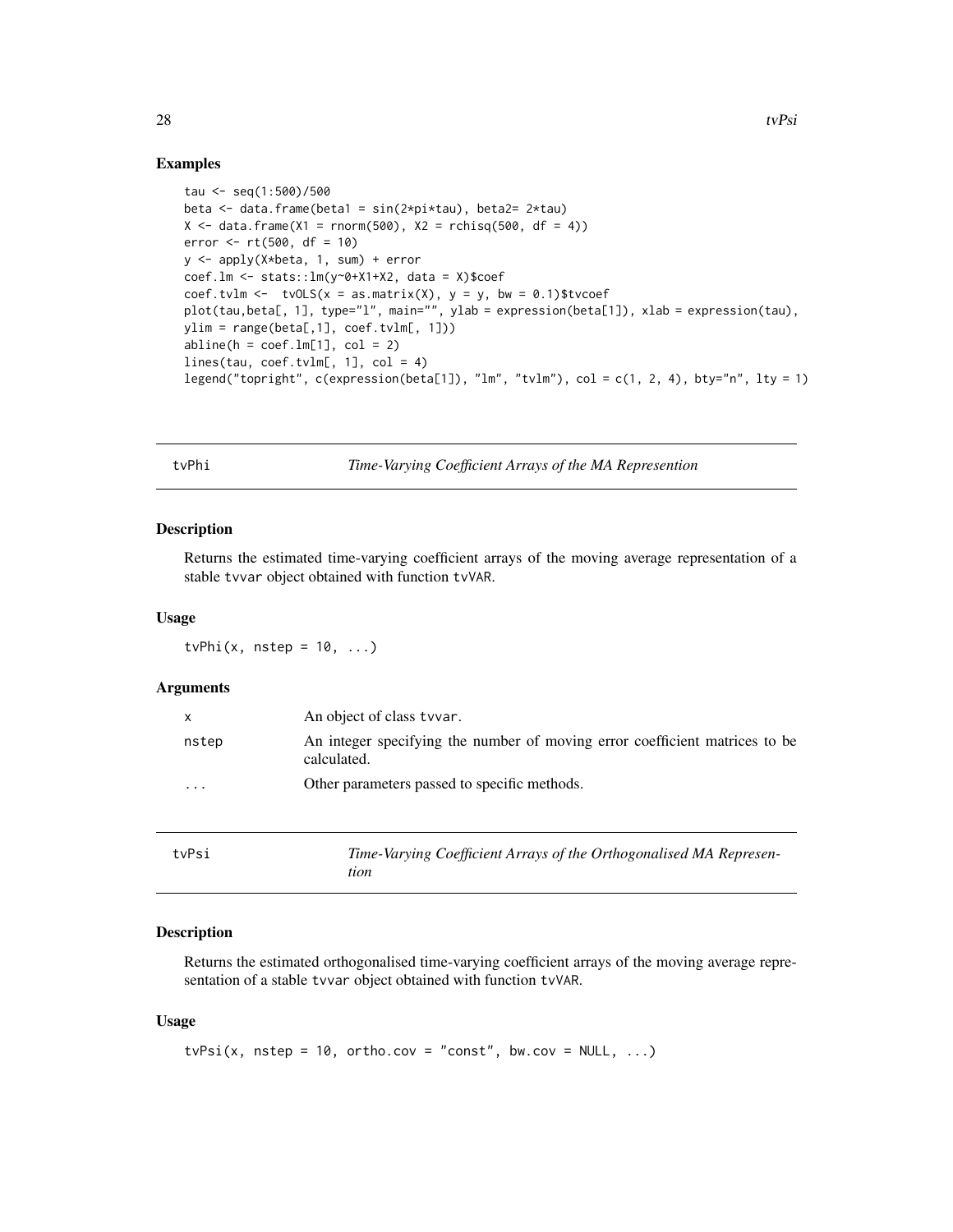# <span id="page-28-0"></span>tvReg-methods 29

## Arguments

| $\mathsf{x}$ | An object of class tyvar, generated by tyVAR().                                                                                                                |
|--------------|----------------------------------------------------------------------------------------------------------------------------------------------------------------|
| nstep        | An integer specifying the number of othogonalised moving error coefficient ma-<br>trices to be calculated for each time t.                                     |
| ortho.cov    | A character either 'const' if the error cov matrix must be estimated by a constant<br>or 'tv' if it is estimated as a time-varying matrix. Default is 'const'. |
| bw.cov       | A scalar (optional) with the bandwidth to estimate the errors variance-covariance<br>matrix.                                                                   |
|              | Other parameters passed to specific methods.                                                                                                                   |

## Value

A list with an array of dimensions (obs x neq x neq nstep + 1) holding the estimated time varying coefficients of the moving average representation, and the bandwidth used to estimate the covariance matrix (optional).

tvReg-methods *Coefficients and residuals of functions in tvReg*

# Description

Return coefficients and residuals for objects with class attribute tvlm, tvar, tvvar, tvirf, tvsure.

# Usage

```
## S3 method for class 'tvlm'
coef(object, ...)
## S3 method for class 'tvar'
coef(object, ...)
## S3 method for class 'tvvar'
coef(object, ...)
## S3 method for class 'tvirf'
coef(object, ...)
## S3 method for class 'tvsure'
coef(object, ...)
```
# Arguments

| object                  | An object used to select a method.           |
|-------------------------|----------------------------------------------|
| $\cdot$ $\cdot$ $\cdot$ | Other parameters passed to specific methods. |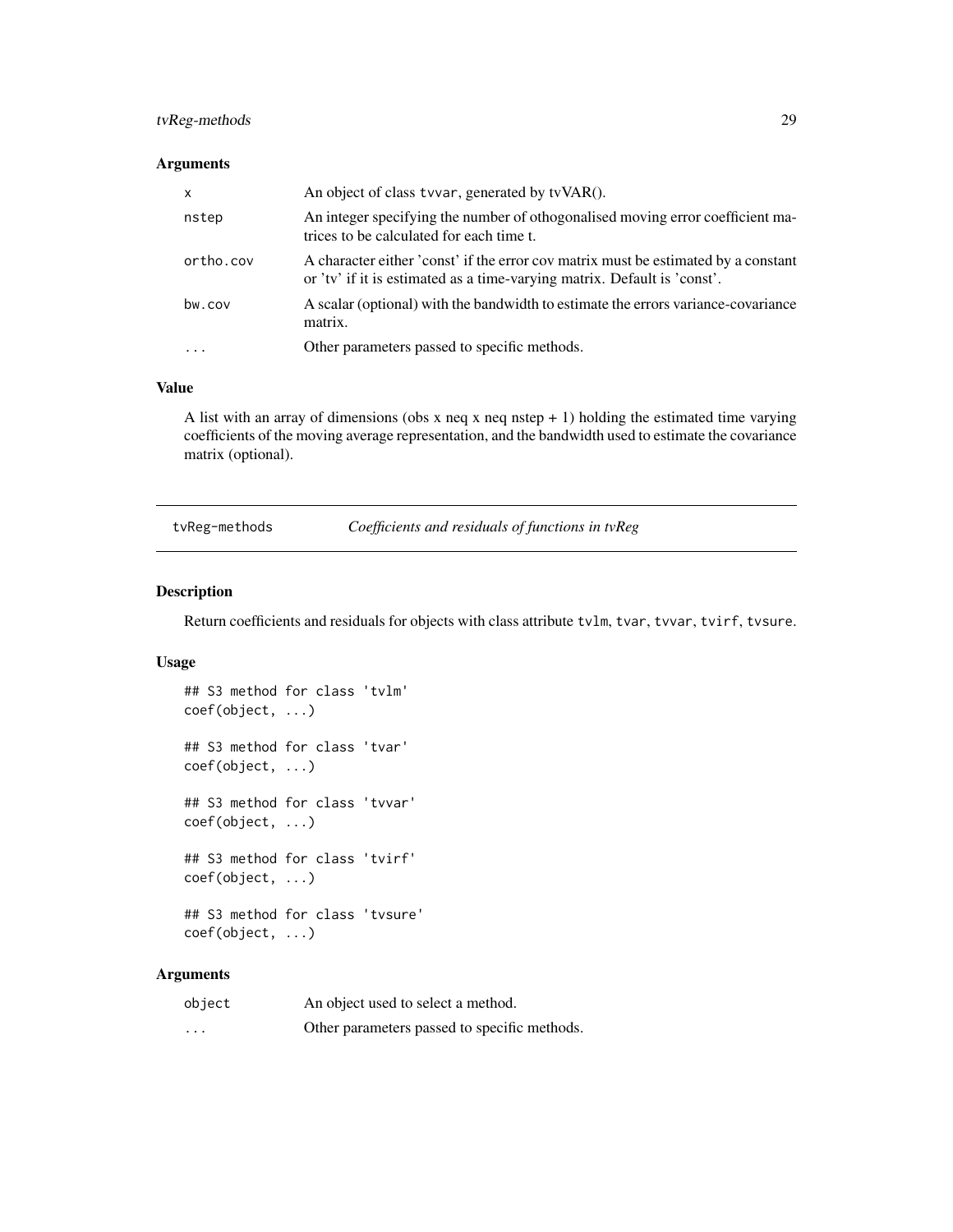# <span id="page-29-1"></span><span id="page-29-0"></span>Description

Fits a set of balanced linear structural equations using Time-varying Ordinary Least Squares (tvOLS), Time-varying Seemingly Unrelated Regression (tvGLS), when the error variance-covariance matrix is known, or Time-varying Feasible Seemingly Unrelated Regression (tvFGLS), when the error variance-covariance matrix is unknown.

# Usage

```
tvSURE(formula, z = NULL, ez = NULL, bw = NULL, data,
 method = c("tvOLS", "tvFGLS", "tvGLS"), Sigma = NULL, est = c("lc",
  "11"), tkernel = c("Epa", "Gaussian"), bw.cov = NULL,
 singular.ok = TRUE, R = NULL, r = NULL,control = tvsure.contrib(...), ...)
```
# Arguments

| formula | A list of formulas, one for each equation.                                                                                                                                                                                                                                                                                                                                                                                                                                                     |
|---------|------------------------------------------------------------------------------------------------------------------------------------------------------------------------------------------------------------------------------------------------------------------------------------------------------------------------------------------------------------------------------------------------------------------------------------------------------------------------------------------------|
| Z       | A vector containing the smoothing variable.                                                                                                                                                                                                                                                                                                                                                                                                                                                    |
| ez      | (optional) A scalar or vector with the smoothing estimation values. If values are<br>included then the vector z is used.                                                                                                                                                                                                                                                                                                                                                                       |
| bw      | An opcional scalar or vector of length the number of equations. It represents<br>the bandwidth in the estimation of trend coefficients. If NULL, it is selected by<br>cross validation.                                                                                                                                                                                                                                                                                                        |
| data    | A matrix or data frame containing variables in the formula.                                                                                                                                                                                                                                                                                                                                                                                                                                    |
| method  | A character, a matrix of dimensions neq x neq or an array of dimensions obs x<br>neq x neq, where obs is the number of observations and neq is the number of<br>equations. If method $=$ identity or tvOLS (default) then the method used is a<br>time-varying OLS. If method is a matrix (constant over time) or an array, then<br>the tvGLS is called. If method = tvFGLS, then the covariance matrix is estimated<br>nonparametrically and the estimation of the system is done as a whole. |
| Sigma   | A matrix of dimensions neq x neq or an array of dimensions neq x neq x obs<br>$(neq = number of equations, obs = number of observations).$ It represents the<br>covariance matrix of the error term. Only necessary for method tvGLS.                                                                                                                                                                                                                                                          |
| est     | The nonparametric estimation method, one of "lc" (default) for linear constant<br>or "Il" for local linear.                                                                                                                                                                                                                                                                                                                                                                                    |
| tkernel | The type of kernel used in the coefficients estimation method, one of Epanes-<br>nikov ("Epa") or "Gaussian".                                                                                                                                                                                                                                                                                                                                                                                  |
| bw.cov  | An optional scalar. It represents the bandwidth in the "lc" nonparametric esti-<br>mation of the time-varying covariance matrix. If NULL, it is selected by cross<br>validation.                                                                                                                                                                                                                                                                                                               |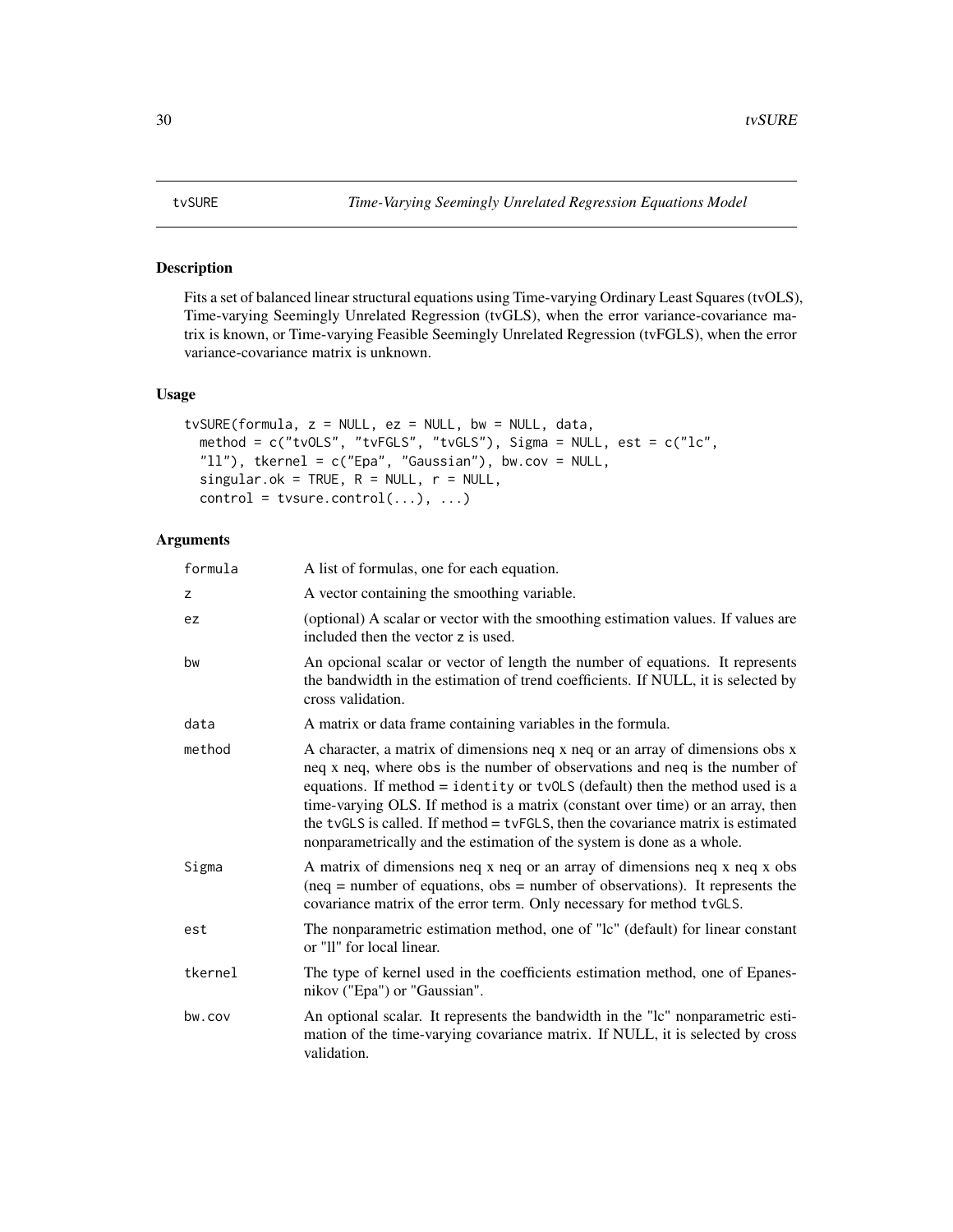<span id="page-30-0"></span>

| singular.ok | Logical. If FALSE, a singular model is an error.                                                                                               |
|-------------|------------------------------------------------------------------------------------------------------------------------------------------------|
| R           | An optional nest x nvar x neq (nest = number of restrictions, nvar = number of<br>variables in each equation, $neq =$ number of equations).    |
| r           | An optional vector of length the number of restrictions. By default it contains<br>zeros.                                                      |
| control     | list of control parameters. The default is constructed by the function tysure.control.<br>See the documentation of tysure.control for details. |
| $\cdot$     | Other parameters passed to specific methods.                                                                                                   |

# Details

This function wraps up the kernel smoothing "tvOLS" and "tvGLS" estimators. The former is used when equations are considered independent while the later assumes that the error term is correlated amongst equations. This relation is given in matrix "Sigma" which is used in the estimation. When "Sigma" is known, the estimates are calculated via the "tvGLS", and via the "tvFGLS" when "Sigma" is unknown and must be estimated.

Bandwidth selection is of great importance in kernel smoothing methodologies and it is done automatically by cross-validation. One important aspect in the current packages is that the bandwidth is selected independently for each equation and then the average is taken to use the same bandwidth for each equation. It has been shown in Casas et al. (2017) that using different bandwidths for each equation is in general a bad practice, even for uncorrelated equations. Even though, the user may be able to use different bandwidths calling functions by and [tvGLS](#page-20-1) separatedly.

A system consists of "neq" number of equations with "obs" number of observations each and a number of variables not necessarily equal for all equations. The matrix notation is:

$$
Y_t = X_t \beta_t + u_t
$$

where  $Y_t = (y_{1t}, y_{2t}, \dots, y_{neqt})'$ ,  $X_t = diag(x_{1t}, x_{2t}, \dots, x_{neqt})$  and  $\beta_t = (\beta'_{1t}, \dots, \beta'_{neqt})'$  is a vector of order the total number of variables in the system. The error vector  $u_t = (u_{1t}, u_{2t}, \ldots, u_{neqt})'$ has zero mean and covariance matrix  $E(u_t u'_t) = \Sigma_t$ .

#### Value

tvSURE returns a list of the class tvsure containing the results of the whole system, results of the estimation and confidence instervals if chosen. The object of class tvsure have the following components:

| tycoef | An array of dimension obs x nvar x neq (obs = number of observations, nvar =<br>number of variables in each equation, $neq =$ number of equations in the system)<br>with the time-varying coefficients estimates. |
|--------|-------------------------------------------------------------------------------------------------------------------------------------------------------------------------------------------------------------------|
| Lower  | If level non equal zero, an array of dimension obs x nvar x neq containing the<br>confidence interval lower band.                                                                                                 |
| Upper  | If level non equal zero, an array of dimension obs x nvar x neq containing the<br>confidence interval upper band.                                                                                                 |
| Sigma  | An array of dimension obs x neq x neq with the estimates of the errors covari-<br>ance matrix.                                                                                                                    |
| fitted | The fitted values.                                                                                                                                                                                                |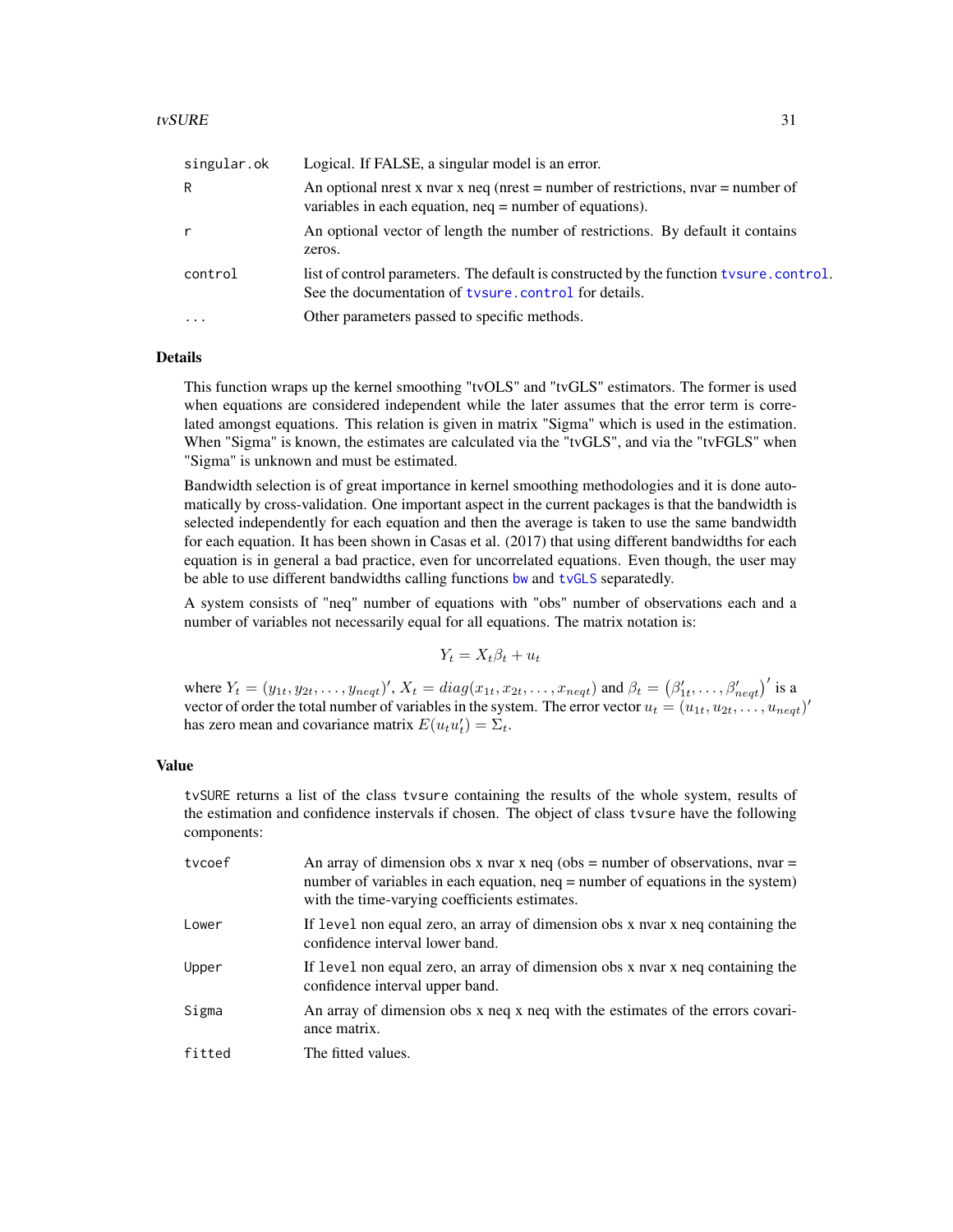<span id="page-31-0"></span>

| residuals | Estimation residuals.                                                                  |
|-----------|----------------------------------------------------------------------------------------|
| X         | A list with the regressors data.                                                       |
| У         | A matrix with the dependent variable data.                                             |
| z         | A vector with the smoothing variable.                                                  |
| ez        | A vector with the smoothing estimation values.                                         |
| bw        | Bandwidth of mean estimation.                                                          |
| obs       | Integer specifying the number of observations in each equation (balanced sam-<br>ple). |
| neg       | Integer specifying the number of equations.                                            |
| nvar      | Vector of integers specifying the number of variables in each equation.                |
| method    | Estimation method.                                                                     |
| est       | Nonparemtric estimation methodology.                                                   |
| tkernel   | Kernel type.                                                                           |
| bw.cov    | Bandwidht of Sigma estimation.                                                         |
| level     | Confidence interval range.                                                             |
| runs      | Number of bootstrap replications.                                                      |
| tboot     | Type of bootstrap.                                                                     |
| BOOT      | List with all bootstrap replications of tvcoef, if done.                               |
| R         | Restrictions matrix.                                                                   |
| r         | Restrictions vector.                                                                   |
| formula   | Initial formula.                                                                       |

# References

Casas, I., Ferreira, E., and Orbe, S. (2017) Time-Varying Coefficient Estimation in SURE Models: Application to Portfolio Management. Available at SSRN: https://ssrn.com/abstract=3043137

Chen, X. B., Gao, J., Li, D., and Silvapulle, P (2017) Nonparametric Estimation and Forecasting for Time-Varying Coefficient Realized Volatility Models. *Journal of Business \& Economic Statistics*, pp.1-13

Granger, C. W (2008) Non-Linear Models: Where Do We Go Next - Time Varying Parameter Models? *Studies in Nonlinear Dynamics \& Econometrics*, 12, pp. 1-11.

Kristensen, D (2012) Non-parametric detection and estimation of structural change. *Econometrics Journal*, 15, pp. 420-461.

Orbe, S., Ferreira, E., and Rodriguez-Poo, J (2004) On the estimation and testing of time varying constraints in econometric models, *Statistica Sinica*.

# See Also

[bw](#page-1-1), [tvCov](#page-19-1), [tvVAR](#page-32-1), [confint](#page-0-0), [plot](#page-0-0), [print](#page-0-0) and [summary](#page-14-1)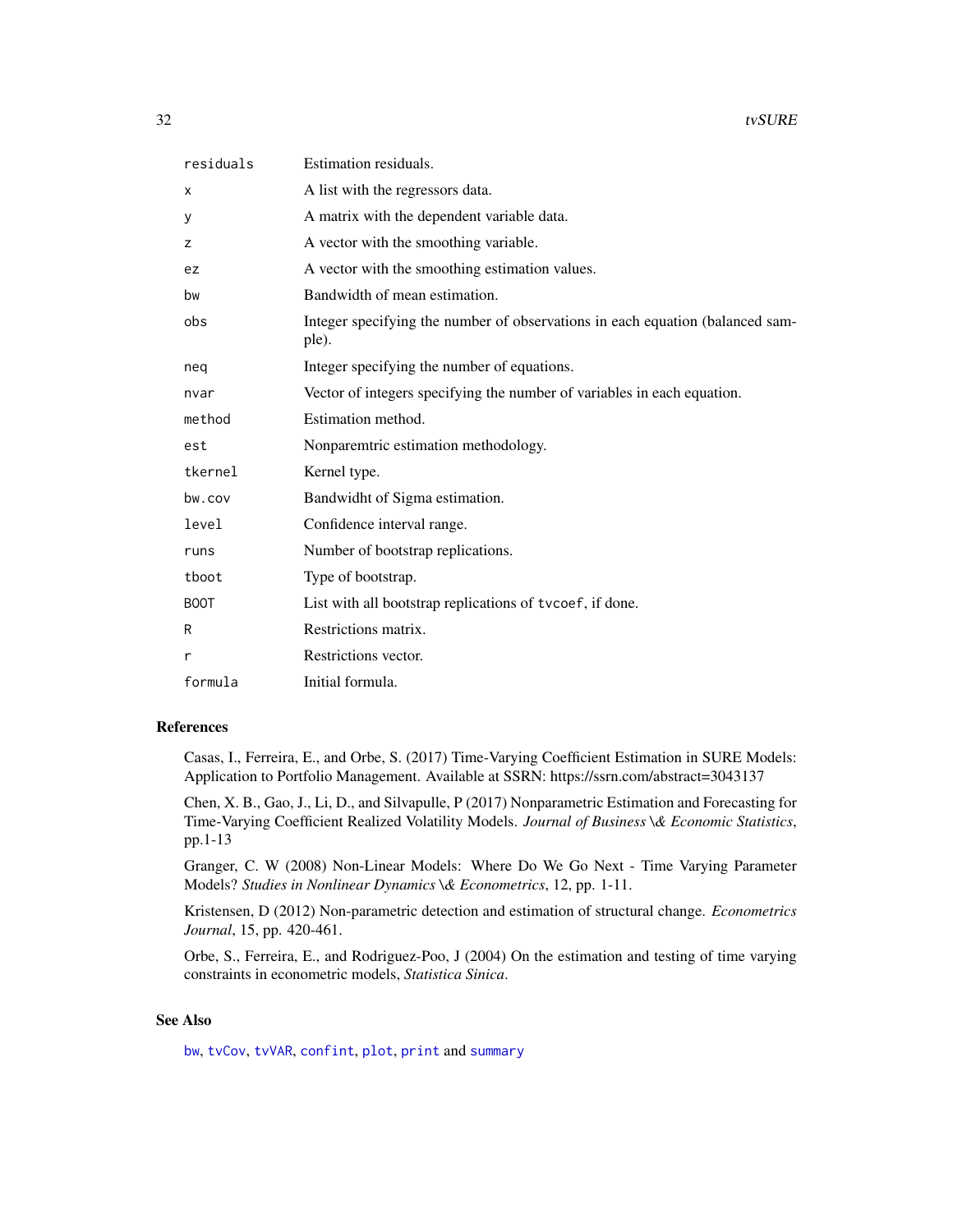#### <span id="page-32-0"></span>tv $VAR$  33

### Examples

```
## Not run:
data("Kmenta", package = "systemfit")
eqDemand \leq consump \sim price + income
eqSupply \leq consump \sim price + farmPrice + trend
system <- list(demand = eqDemand, supply = eqSupply)
eqSupply2 <- consump ~ price + farmPrice
system2 <- list(demand = eqDemand, supply = eqSupply2)
##OLS estimation of a system
ols.fit <- systemfit::systemfit(system, method = "OLS", data = Kmenta)
##tvOLS estimation of a system with the local linear estimator
##removing trend because it is included in the intercept changing over time
tvols.fit <- tvSURE(system2, data = Kmenta, est = "ll")
##SUR estimation
fgls1.fit <- systemfit::systemfit(system, data = Kmenta, method = "SUR")
##tvSURE estimation
tvfgls1.fit <- tvSURE(system, data = Kmenta, method = "tvFGLS")
```
## End(Not run)

<span id="page-32-1"></span>tvVAR *Time-varying Vector Autoregressive Models*

#### Description

Fits a time-varying coefficients vector autorregressive model with p lags.

#### Usage

```
tvVAR(y, p = 1, z = NULL, ez = NULL, bw = NULL, type = c("const",
  "none"), exogen = NULL, est = c("lc", "ll"), tkernel = c("Epa","Gaussian"), singular.ok = TRUE)
```
#### Arguments

| у  | A matrix with dimention obs x neq (obs = number of observations and neq =<br>number of equations)                                                                                       |
|----|-----------------------------------------------------------------------------------------------------------------------------------------------------------------------------------------|
| р  | A scalar indicating the number of lags in the model                                                                                                                                     |
| z  | A vector containing the smoothing variable.                                                                                                                                             |
| ez | (optional) A scalar or vector with the smoothing estimation values. If values are<br>included then the vector z is used.                                                                |
| bw | An opcional scalar or vector of length the number of equations. It represents<br>the bandwidth in the estimation of trend coefficients. If NULL, it is selected by<br>cross validation. |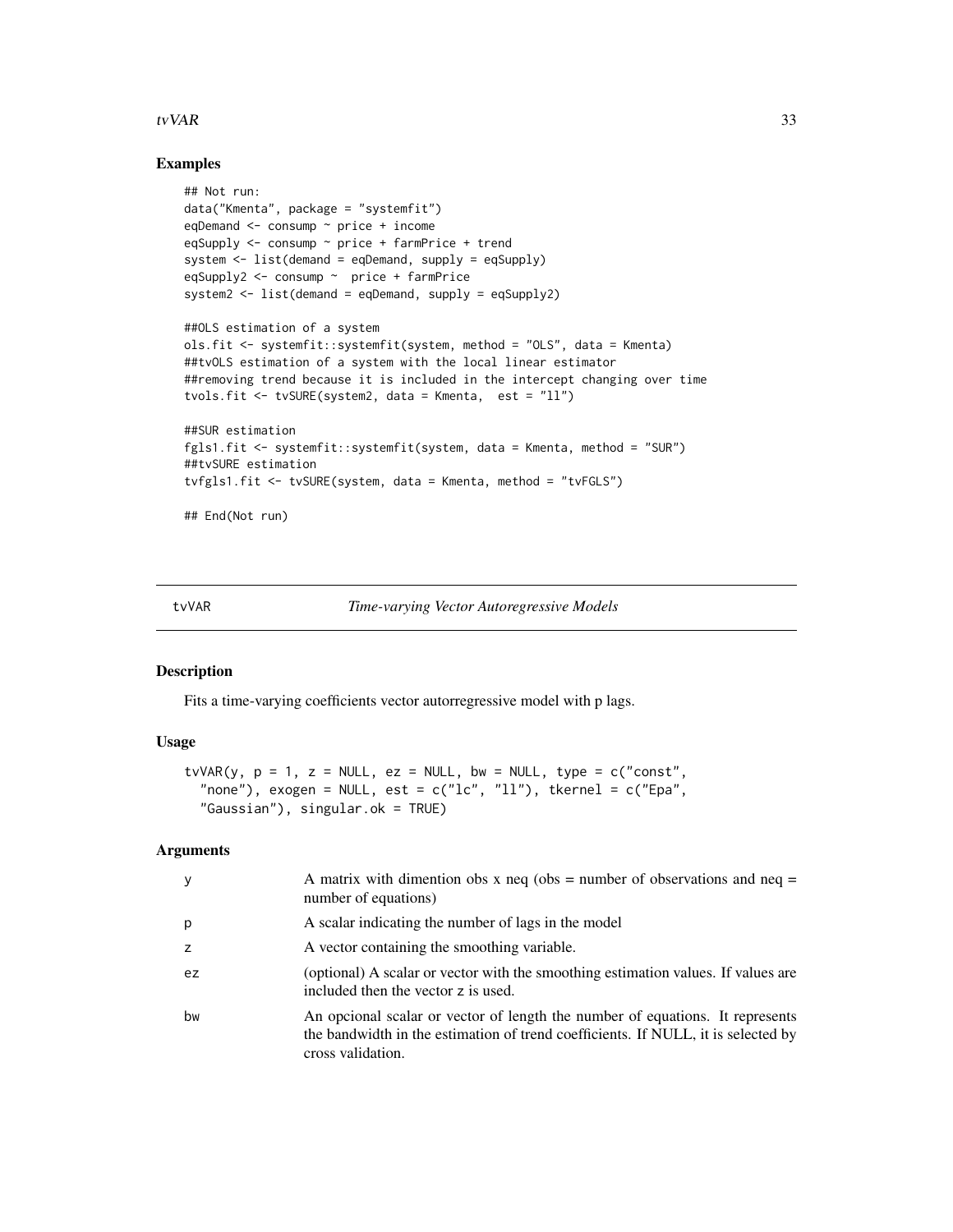<span id="page-33-0"></span>

| type        | A character 'const' if the model contains an intercept and 'none' otherwise.                                  |
|-------------|---------------------------------------------------------------------------------------------------------------|
| exogen      | A matrix or data frame with the exogenous variables (optional)                                                |
| est         | The nonparametric estimation method, one of "lc" (default) for linear constant<br>or "II" for local linear.   |
| tkernel     | The type of kernel used in the coefficients estimation method, one of Epanes-<br>nikov ("Epa") or "Gaussian". |
| singular.ok | Logical. If FALSE, a singular model is an error.                                                              |

#### Value

An object of class 'tvvar' The object of class tvvar have the following components:

| tycoef    | An array of dimension obs x neq (obs = number of observations, neq = number<br>of equations in the system) with the time-varying coefficients estimates. |
|-----------|----------------------------------------------------------------------------------------------------------------------------------------------------------|
| fitted    | The fitted values.                                                                                                                                       |
| residuals | Estimation residuals.                                                                                                                                    |
| X         | A list with the regressors data and the dependent variable.                                                                                              |
| у         | A matrix with the dependent variable data.                                                                                                               |
| z         | A vector with the smoothing variable.                                                                                                                    |
| ez        | A vector with the smoothing estimation values.                                                                                                           |
| bw        | Bandwidth of mean estimation.                                                                                                                            |
| type      | Whether the model has a constant or not.                                                                                                                 |
| exogen    | A matrix or data.frame with other exogenous variables.                                                                                                   |
| p         | Number of lags                                                                                                                                           |
| neq       | Number of equations                                                                                                                                      |
| obs       | Number of observations in estimation.                                                                                                                    |
| totobs    | Number of observations in the original set.                                                                                                              |
| call      | Matched call.                                                                                                                                            |

# References

Casas, I., Ferreira, E., and Orbe, S. (2017) Time-Varying Coefficient Estimation in SURE Models: Application to Portfolio Management. Available at SSRN: https://ssrn.com/abstract=3043137

Primiceri, G.E. (2005) Time varying structural vector autoregressions and monetary policy. *Review of Economic Studies*, 72, 821-852.

# See Also

[bw](#page-1-1), [tvIRF](#page-22-1), [plot](#page-0-0), [print](#page-0-0) and [summary](#page-14-1)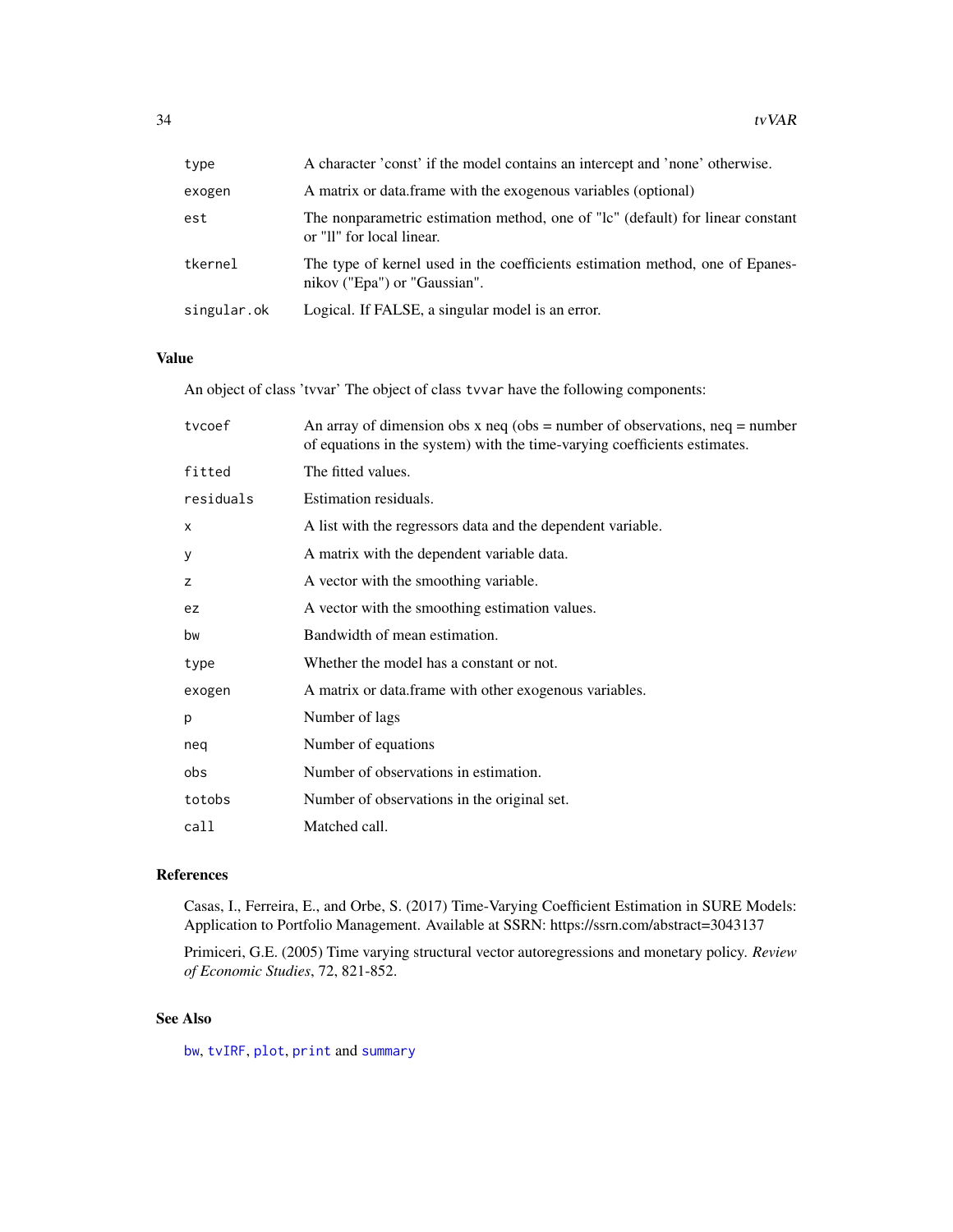# <span id="page-34-0"></span>update.tvlm 35

# Examples

```
##Inflation rate, unemployment rate and treasury bill interest rate for
##the US, as used in Primiceri (2005).
data(usmacro, package = "bvarsv")
VAR.fit <- vars:: VAR(usmacro, p = 6, type = "const")
tvVAR.fit <- tvVAR(usmacro, p = 6, type = "const", bw = c(1.8, 20, 20))
plot(tvVAR.fit)
```
update.tvlm *Update and Re-fit the Models of package tvReg*

#### Description

Update and Re-fit the Models of package tvReg

#### Usage

```
## S3 method for class 'tvlm'
update(object, ...)
## S3 method for class 'tvar'
update(object, ...)
## S3 method for class 'tvvar'
update(object, ...)
## S3 method for class 'tvsure'
update(object, ...)
```
# Arguments

| object   | An object of any class in package tvReg      |
|----------|----------------------------------------------|
| $\cdots$ | Other parameters passed to specific methods. |

#### Value

An object of the same class than the argument \*object\*.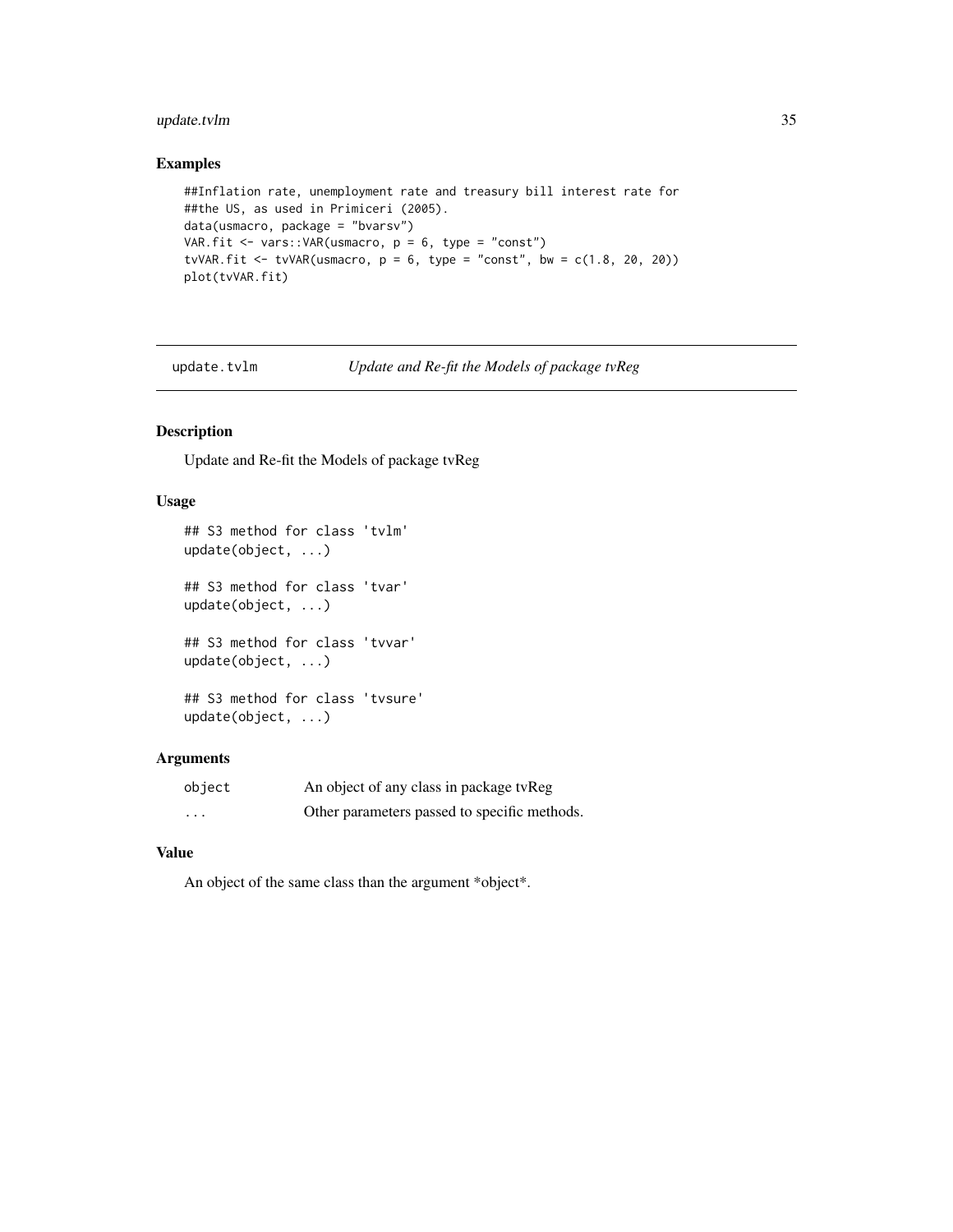# <span id="page-35-0"></span>**Index**

∗Topic coefficients tvLM, [24](#page-23-0) ∗Topic datasets CEES, [5](#page-4-0) FF5F, [7](#page-6-0) RV, [14](#page-13-0) ∗Topic linear tvLM, [24](#page-23-0) ∗Topic models, tvLM, [24](#page-23-0) tvSURE, [30](#page-29-0) ∗Topic nonparametric tvLM, [24](#page-23-0) tvSURE, [30](#page-29-0) ∗Topic regression, tvLM, [24](#page-23-0) ∗Topic regression tvLM, [24](#page-23-0) tvSURE, [30](#page-29-0) ∗Topic statistics tvLM, [24](#page-23-0) tvSURE, [30](#page-29-0) ∗Topic time-varying tvLM, [24](#page-23-0) ∗Topic time tvLM, [24](#page-23-0) tvSURE, [30](#page-29-0) ∗Topic varying tvLM, [24](#page-23-0) tvSURE, [30](#page-29-0) bw, [2,](#page-1-0) *[18](#page-17-0)*, *[24](#page-23-0)*, *[26,](#page-25-0) [27](#page-26-0)*, *[31,](#page-30-0) [32](#page-31-0)*, *[34](#page-33-0)* bwCov, [4,](#page-3-0) *[20](#page-19-0)* CEES, [5](#page-4-0) coef.tvar *(*tvReg-methods*)*, [29](#page-28-0) coef.tvirf *(*tvReg-methods*)*, [29](#page-28-0)

coef.tvlm *(*tvReg-methods*)*, [29](#page-28-0) coef.tvsure *(*tvReg-methods*)*, [29](#page-28-0) coef.tvvar *(*tvReg-methods*)*, [29](#page-28-0)

coefficients.tvar, *(*tvReg-methods*)*, [29](#page-28-0) coefficients.tvirf, *(*tvReg-methods*)*, [29](#page-28-0) coefficients.tvlm, *(*tvReg-methods*)*, [29](#page-28-0) coefficients.tvsure *(*tvReg-methods*)*, [29](#page-28-0) coefficients.tvvar, *(*tvReg-methods*)*, [29](#page-28-0) confint, *[18](#page-17-0)*, *[24](#page-23-0)*, *[26](#page-25-0)*, *[32](#page-31-0)* confint.tvar *(*confint.tvlm*)*, [5](#page-4-0) confint.tvirf *(*confint.tvlm*)*, [5](#page-4-0) confint.tvlm, [5](#page-4-0) confint.tvsure *(*confint.tvlm*)*, [5](#page-4-0)

FF5F, [7](#page-6-0) forecast, [9,](#page-8-0) *[12](#page-11-0)*

```
plot, 18, 24, 26, 32, 34
plot.tvar (plot.tvsure), 10
plot.tvirf, 14, 16
plot.tvirf (plot.tvsure), 10
plot.tvlm, 14, 16
plot.tvlm (plot.tvsure), 10
plot.tvsure, 10, 14, 16
plot.tvvar, 14, 16
plot.tvvar (plot.tvsure), 10
predict, 10
predict.tvar (predict.tvlm), 11
predict.tvlm, 11
predict.tvsure (predict.tvlm), 11
predict.tvvar (predict.tvlm), 11
print, 18, 24, 26, 32, 34
print.tvar (print.tvlm), 13
print.tvirf (print.tvlm), 13
print.tvlm, 13
print.tvsure (print.tvlm), 13
print.tvvar (print.tvlm), 13
```
# RV, [14](#page-13-0)

summary, *[18](#page-17-0)*, *[24](#page-23-0)*, *[26](#page-25-0)*, *[32](#page-31-0)*, *[34](#page-33-0)* summary *(*summary.tvlm*)*, [15](#page-14-0) summary.tvlm, [15](#page-14-0)